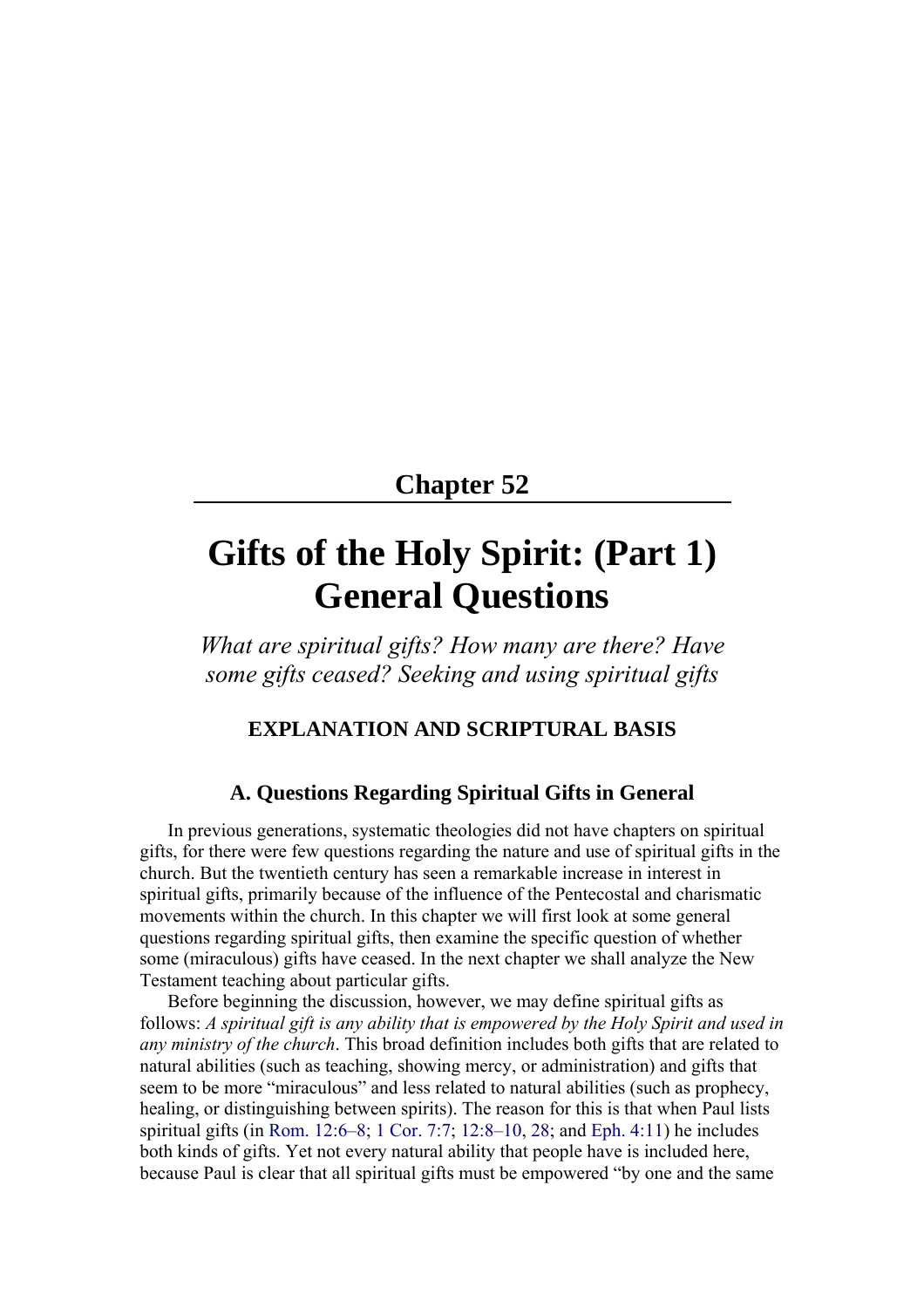Spirit" (1 Cor. 12:11), that they are given "for the common good" (1 Cor. 12:7), and that they are all to be used for "edification" (1 Cor. 14:26), or for building up the  $church$ 

**1. Spiritual Gifts in the History of Redemption.** Certainly the Holy Spirit was at work in the Old Testament, bringing people to faith and working in remarkable ways in a few individuals such as Moses or Samuel, David or Elijah. But in general there was *less powerful* activity of the Holy Spirit in the lives of most believers. Effective evangelism of the nations had been diminished, casting out of demons<sup>2</sup> was unknown, miraculous healing was uncommon (though it did happen, especially in the ministries of Elijah and Elisha), prophecy was restricted to a few prophets or small bands of prophets, and "resurrection power" over sin in the sense of Romans 6:1–14 and Philippians 3:10 was rarely experienced.

But at several points the Old Testament looks forward to a time when there would be a greater empowering of the Holy Spirit that would reach to all of God's people. Moses said, "Would that all the LORD's people were prophets, that the LORD would put his spirit upon them!" (Num. 11:29). And the LORD prophesied through Joel:

And it shall come to pass afterward, that I will pour out my spirit on all flesh; your sons and your daughters shall prophesy, your old men shall dream dreams, and your young men shall see visions. Even upon the menservants and maidservants in those days, I will pour out my spirit. (Joel 2:28–29)

 $\overline{a}$ 

John the Baptist heightens people's expectations of the fulfillment of Joel's prophecy when he announces that someone is coming after him who "will baptize you with the Holy Spirit and with fire" (Matt. 3:11; cf. Mark 1:8; Luke 3:16; John 1:33; Acts 1:5).

When Jesus begins his ministry he comes bringing the fullness and power of the Holy Spirit in his person. Luke writes, "And Jesus returned *in the power of the Spirit* into Galilee" (Luke 4:14). The result is that he teaches with great power (Luke 4:15– 22) and he heals and casts out demons from all who are oppressed (Luke 4:31–41). Clearly, Jesus has come in the *greater new covenant power of the Holy Spirit* and he has come to *conquer* Satan's kingdom.

 $1$ . When seemingly natural gifts (such as teaching, helps, administration, or musical gifts) are empowered by the Holy Spirit, they will generally show increased effectiveness and power in their use. Paul says the Corinthians were "enriched" in all their speech and knowledge as spiritual gifts came to them (1 Cor. 1:5–7). Any pastor who has preached for a time knows the difference between preaching in his own "natural" ability and preaching the same sermon under the anointing or empowering of the Holy Spirit.

 $2<sup>2</sup>$ . The only thing that comes close to casting out of demons in the Old Testament is the fact that when David played the lyre for King Saul, "Saul was refreshed, and was well, and the evil spirit departed from him" (1 Sam. 16:23), but David had to do this "whenever the evil spirit from God was upon Saul" (ibid.), indicating that there was no permanent relief from the demonic oppression that Saul experienced. cf cf.—compare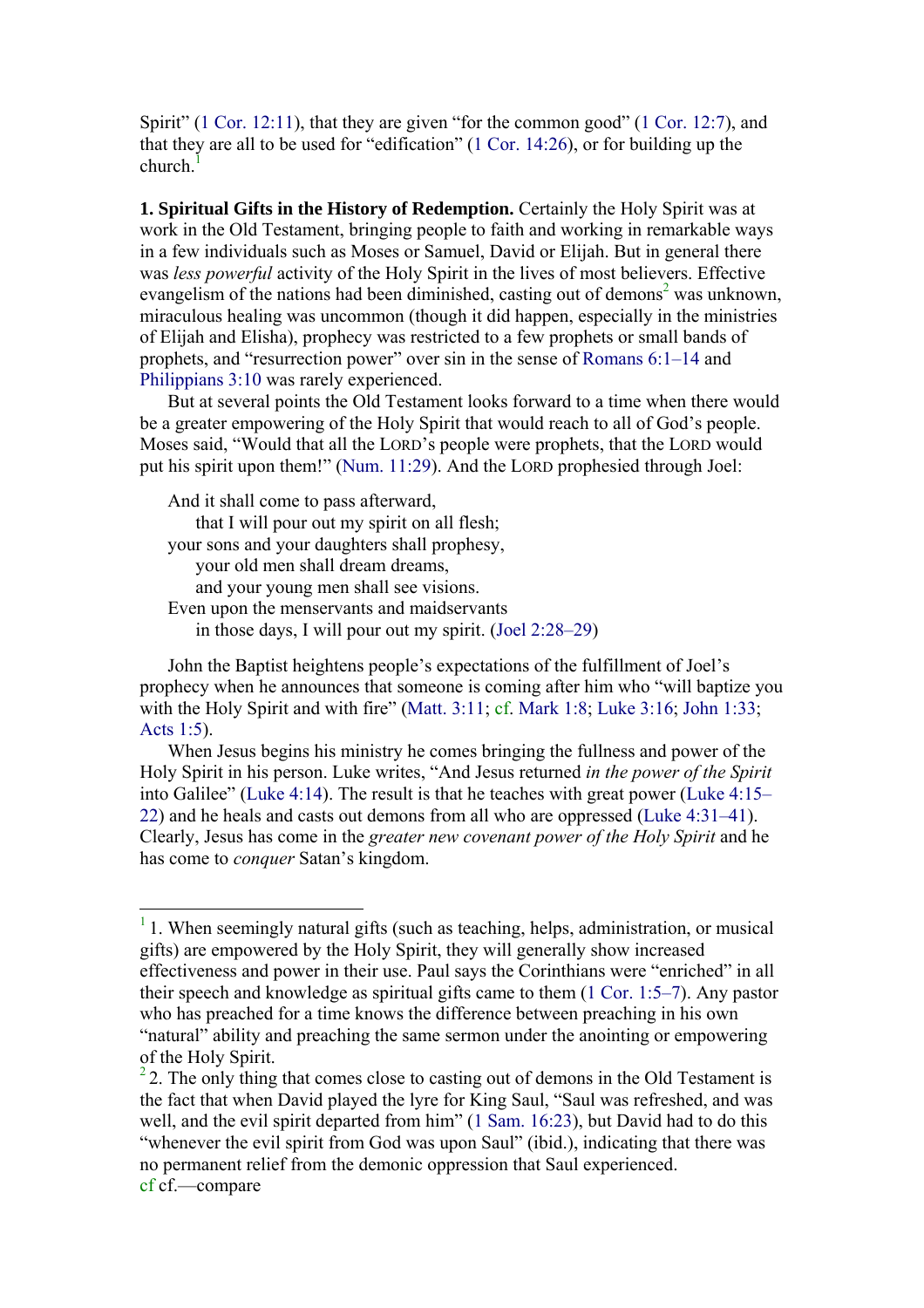In fact, he says that the power of the Holy Spirit at work in him enabling him to cast out demons is an indication that the kingdom of God has come in power: "If it is by the Spirit of God that I cast out demons, then the kingdom of God has come upon you" (Matt. 12:28). Looking back on Jesus' life and ministry, John tells us, "The reason the Son of God appeared was to destroy the works of the devil" (1 John 3:8).

But this new covenant power of the Holy Spirit is not limited to the ministry of Jesus alone. He sent his disciples out, saying, "The kingdom of heaven is at hand" and told them, "Heal the sick, raise the dead, cleanse lepers, cast out demons" (Matt. 10:7–8). Nevertheless, this new covenant power of the Holy Spirit is not yet distributed to all who believed in Jesus or followed him, but only to his twelve disciples or to the seventy disciples (Luke 10:1–12).

The pouring out of the Holy Spirit in new covenant fullness and power in the church occurred at Pentecost. Before Jesus ascended into heaven he commanded his apostles "not to depart from Jerusalem, but to wait for the promise of the Father," and the content of that promise was, "Before many days you shall be baptized with the Holy Spirit" (Acts 1:4–5). He promised them, "*You shall receive power when the Holy Spirit has come upon you*" (Acts 1:8). When the Spirit was poured out on the church at Pentecost Peter recognized that Joel's prophecy was being fulfilled, for he said, "this is what was spoken by the prophet Joel" (Acts 2:16), and he then quoted Joel's prophecy (vv. 17–21). Peter recognized that the new covenant empowering of the Holy Spirit had come to God's people and the new covenant age had begun as a direct result of the activity of Jesus in heaven, for Peter said,

This Jesus God raised up, and of that we are all witnesses. Being therefore exalted at the right hand of God, and *having received from the Father the promise of the Holy Spirit, he has poured out this which you see and hear*. (Acts 2:32–33)

Against the background of Jesus' ministry and the earlier ministry of the disciples with Jesus, the disciples present at Pentecost would rightly have expected that powerful evangelistic preaching, deliverance from demonic oppression, physical healing, and perhaps also prophecy, dreams, and visions would all begin and continue among those who believe in Christ, and that these things would be *characteristic* of the new covenant age that began at Pentecost. A further characteristic of this outpouring of the Holy Spirit was a widespread distribution of spiritual gifts to all people—sons and daughters, young men and old men, menservants and maidservants, in the words of Joel—*all* received a new covenant empowering of the Holy Spirit, and it would also be expected that all would receive gifts of the Holy Spirit then as well.<sup>3</sup> In fact, that is what happened in the early church (see 1 Cor. 12–14; Gal. 3:5; James 5:14–15). As B.B. Warfield said:

We are justified in considering it characteristic of the Apostolic churches that such miraculous gifts should be displayed in them. The exception would be, not a church with, but a church without, such gifts....*The Apostolic Church was characteristically a miracle-working church*. 4

(This is true regardless of what view one takes about the continuation of miraculous gifts after the time of the apostles.)

 $3$  3. See chapter 39, pp. 763–87, on the question of baptism in the Holy Spirit.

<sup>4 4.</sup> Warfield, *Counterfeit Miracles* p. 5.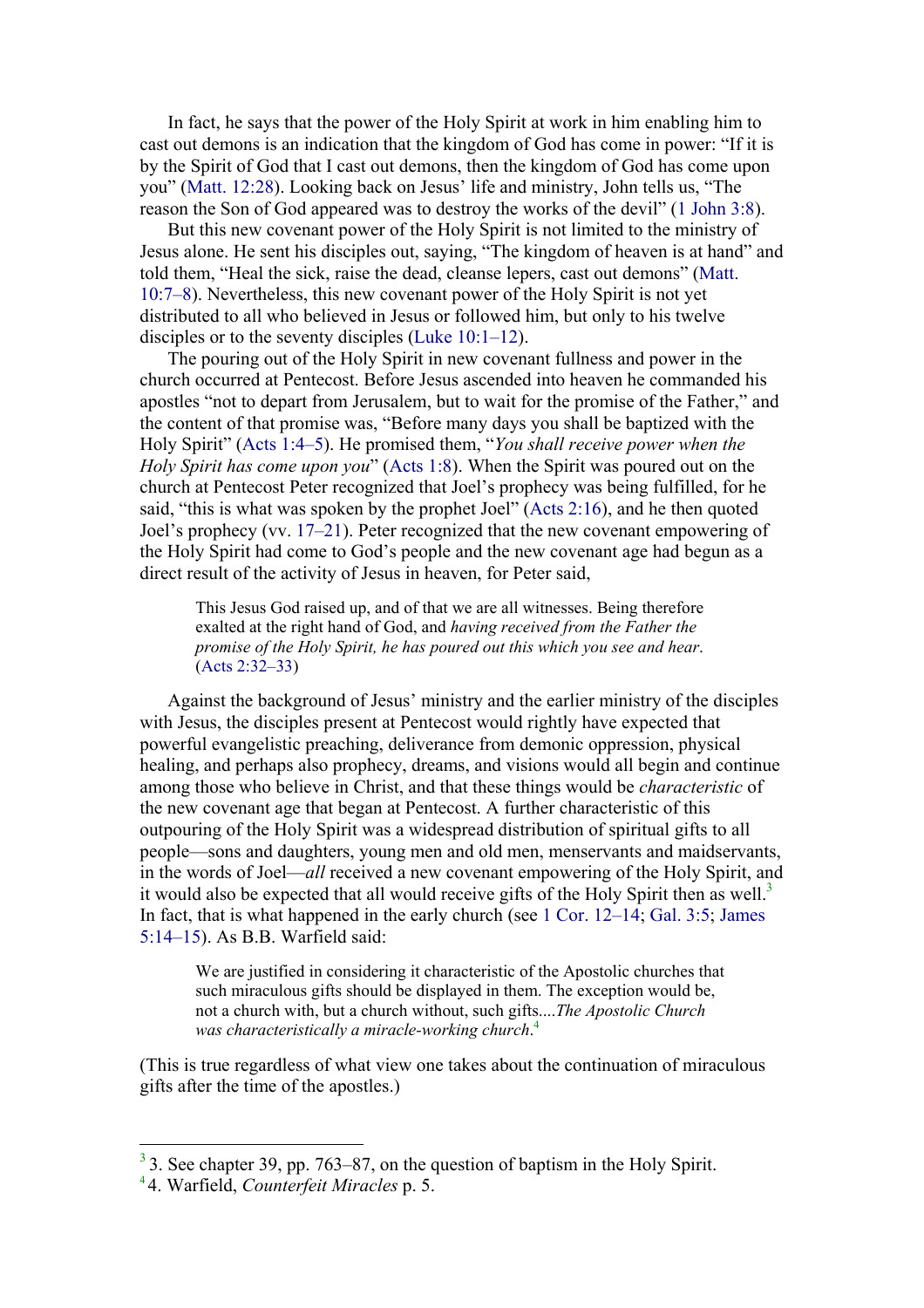**2. The Purpose of Spiritual Gifts in the New Testament Age.** Spiritual gifts are given *to equip the church to carry out its ministry until Christ returns*. Paul tells the Corinthians, "*You are not lacking in any spiritual gift, as you wait for the revealing of our Lord Jesus Christ*" (1 Cor. 1:7). Here he connects the possession of spiritual gifts and their situation in the history of redemption (waiting for Christ's return), suggesting that gifts are given to the church for the period between Christ's ascension and his return. Similarly, Paul looks forward to the time of Christ's return and says, "When the perfect comes, the imperfect will pass away" (1 Cor. 13:10), indicating also that these "imperfect" gifts (mentioned in vv. 8–9) will be in operation until Christ returns, when they will be superseded by something far greater.<sup>5</sup> Indeed, the pouring out of the Holy Spirit in "power" at Pentecost (Acts 1:8) was to equip the church to preach the gospel (Acts 1:8)—something that will continue until Christ returns. And Paul reminds believers that in their use of spiritual gifts they are to "strive to excel in *building up* the church" (1 Cor. 14:12). Finally, in writing to the Ephesians, Paul specifies that when Christ ascended into heaven he gave gifts "to *equip* the saints for the work of ministry, for building up the body of Christ" (Eph. 4:12).

But spiritual gifts not only equip the church for the time until Christ returns, they also *give a foretaste of the age to come*. Paul reminds the Corinthians that they were "*enriched*" in all their speech and all their knowledge, and that the result of this enriching was that they were "not lacking in any spiritual gift" (1 Cor. 1:5, 7). Of course, this *enrichment* in their speech and knowledge did not give them the perfect speech or the perfect knowledge that would be theirs in heaven, but only a foretaste or down payment of that heavenly perfection. Similarly, Paul reminds the Corinthians that spiritual gifts are "imperfect" but when the "perfect" way of knowing comes at the Lord's return, then these gifts will pass away (1 Cor. 13:10). Just as the Holy Spirit himself is in this age a "down payment" (2 Cor. 1:22 NASB mg.; cf. 2 Cor. 5:5; Eph. 1:14) of the fuller work of the Holy Spirit within us in the age to come, so the gifts the Holy Spirit gives us are *partial foretastes* of the fuller working of the Holy Spirit that will be ours in the age to come.

In this way, gifts of insight and discernment prefigure the much greater discernment we will have when Christ returns. Gifts of knowledge and wisdom prefigure the much greater wisdom that will be ours when we "know as we are known" (cf. 1 Cor. 13:12). Gifts of healing give a foretaste of the perfect health that will be ours when Christ grants to us resurrection bodies. Similar parallels could be found with all the New Testament gifts. Even the diversity of gifts should lead to greater unity and interdependence in the church (see 1 Cor. 12:12–13, 24–25; Eph. 4:13), and this diversity in unity will itself be a foretaste of the unity that believers will have in heaven.

**3. How Many Gifts Are There?** The New Testament epistles list specific spiritual gifts in six different passages. Consider the table on the next page.

What is obvious is that these lists are all quite different. No one list has all these gifts, and no gift except prophecy is mentioned on all the lists (prophecy is not mentioned in 1 Cor. 7:7, where only the subject of marriage and celibacy is under

 $5$  5. This interpretation of 1 Cor. 13:10 is defended at greater length in section B below.

NASB NASB—New American Standard Bible

mg mg.—margin or marginal notes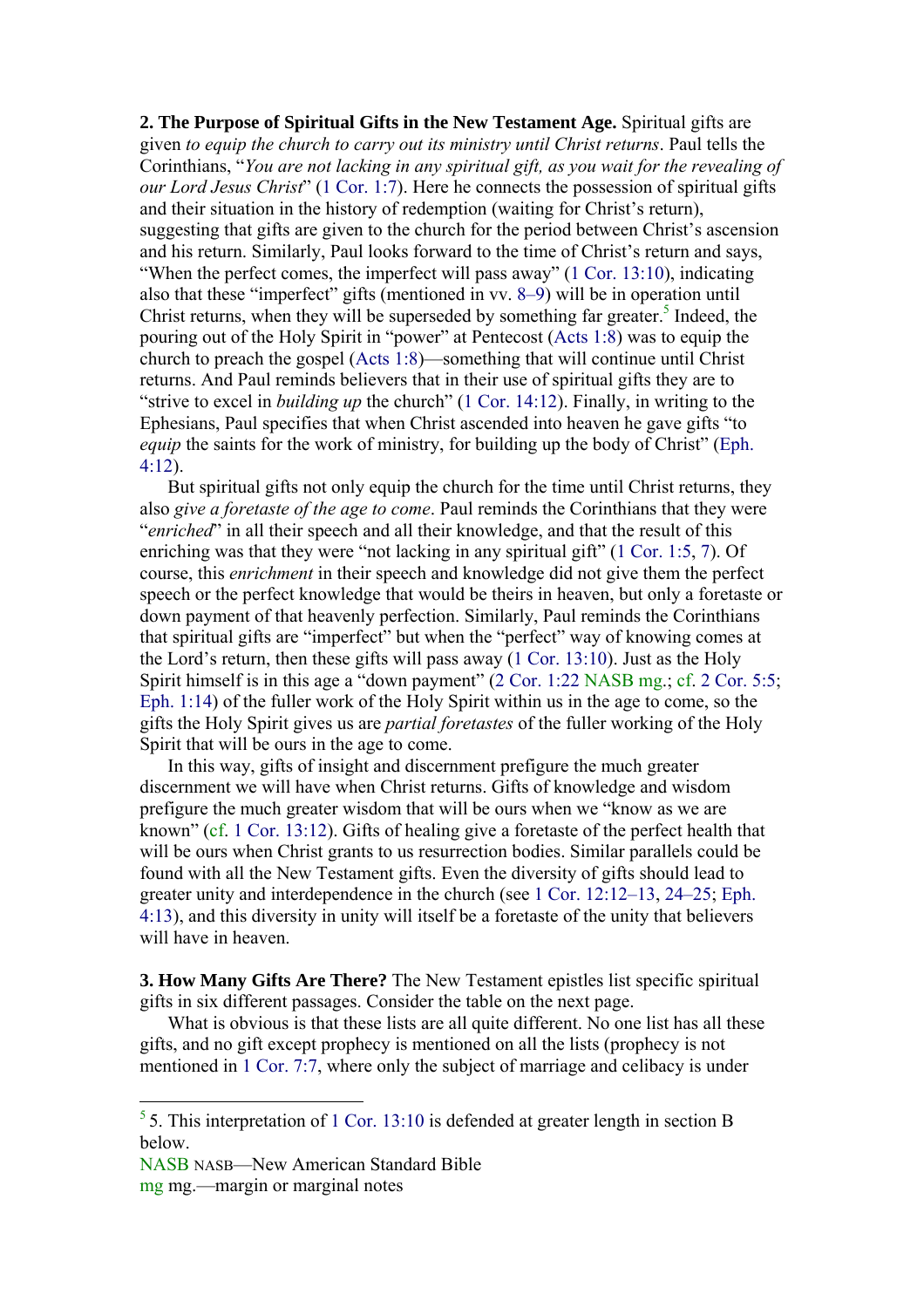discussion, but it is certainly included in the "whoever speaks" of 1 Peter 4:11). In fact, 1 Corinthians 7:7 mentions two gifts that are not on any other list: in the context of speaking of marriage and celibacy, Paul says, "Each has his own special  $giff^6$  from God, one of one kind and one of another."

These facts indicate that Paul was not attempting to construct exhaustive lists of gifts when he specified the ones he did. Although there is sometimes an indication of some order (he puts apostles first, prophets second, and teachers third, but tongues last in 1 Cor. 12:28), it seems that in general Paul was almost randomly listing a series of different examples of gifts as they came to mind.

## **1 Corinthians 12:28**

- 1. apostle $\frac{8}{3}$
- 2. prophet
- 3. teacher
- 4. m iracles
- 5. kinds of healings
- 6. helps
- 7. adm inistration'
- 8. tongues

## **1 Corinthians 12:8–10**

- 9. word of wisdom
- 10. word of knowledge
- 11. faith
- (5). gifts of healing
- (4). m iracles
- (2). prophecy
- 12. distinguishing between spirits
- (8). tongues
- 13. interpretation of tongues

# **Ephesians 4:117**

- (1). apostle
- (2). prophet

 $\overline{a}$ 

- 14. evangelist'
- 15. pastor-teacher

12, on the office of apostle).

<sup>&</sup>lt;sup>6</sup> 6. The Greek term for "gift" here is χάρισμα (G5922) the same term Paul uses in 1 Cor. 12–14 to talk about spiritual gifts.

 $8$  8. Strictly speaking, to be an apostle is an office, not a gift (see chapter 47, pp. 905–

<sup>&</sup>lt;sup>7</sup>7. This list gives four kinds of persons in terms of offices or functions, not, strictly speaking, four gifts. For three of the functions on the list, the corresponding gifts would be prophecy, evangelism, and teaching.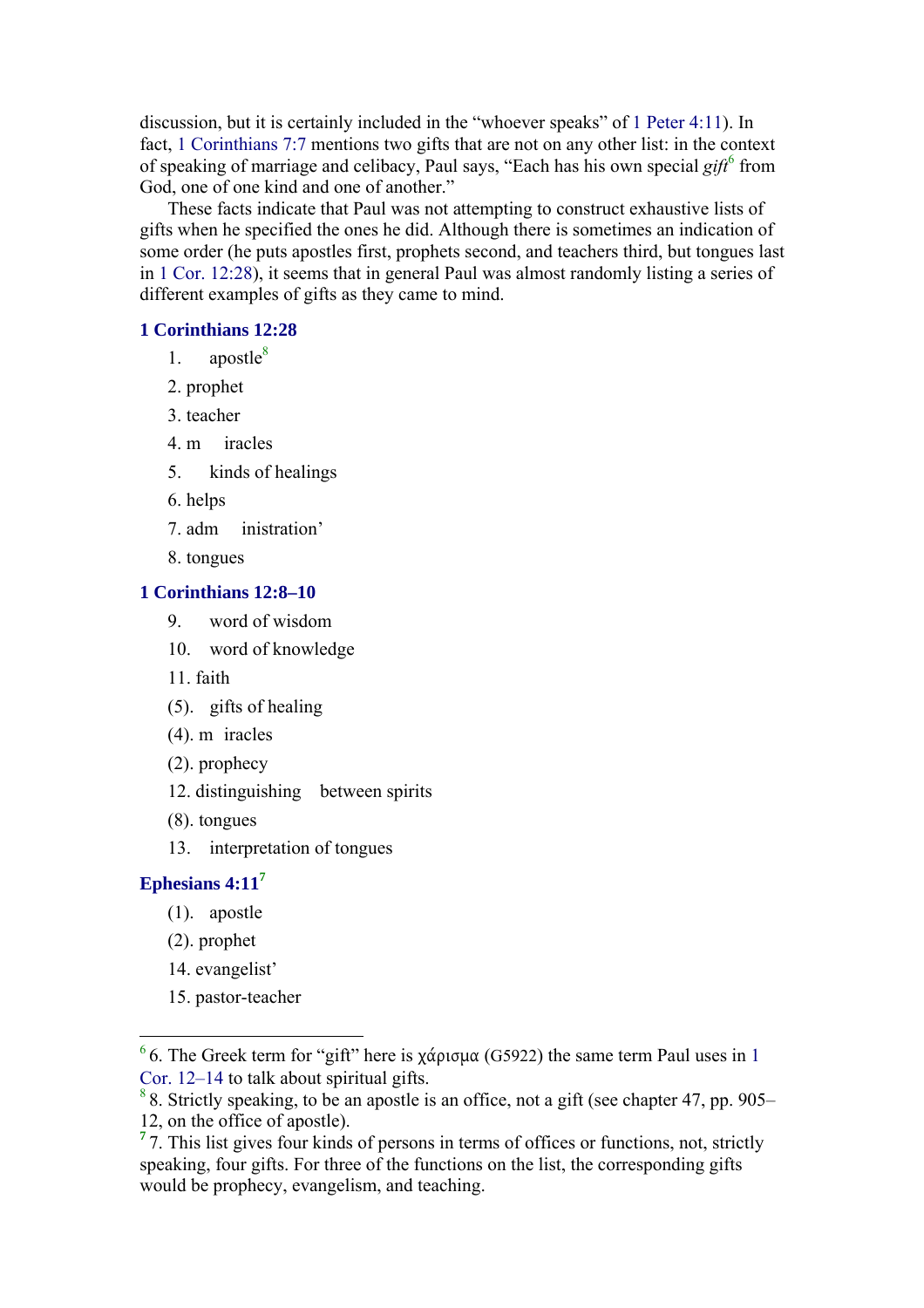#### **Romans 12:6–8**

- (2). prophecy
- 16. serving
- (3). teach ing
- 17. encouraging
- 18. contributing
- 19. leadership
- 20. m ercy

## **1 Corinthians 7:7**

- 21. marriage
- 22. celibacy

## **1 Peter 4:11**

 $\overline{a}$ 

whoever speaks (covering several gifts)

whoever renders service (covering several gifts)

Moreover, there is some degree of overlap among the gifts listed at various places. No doubt the gift of administration (κυβέρνησις, G3236, 1 Cor. 12:28) is similar to the gift of leadership (ὁ προϊστάμενος (from προί̈στημι, G4613) Rom. 12:8), and both terms could probably be applied to many who have the office of pastor-teacher (Eph. 4:11). Moreover, in some cases Paul lists an activity and in other cases lists the related noun that describes the person (such as "prophecy" in Rom. 12:6 and 1 Cor. 12:10, but "prophet" in 1 Cor. 12:28 and Eph.  $4:11$ .<sup>9</sup>

<sup>&</sup>lt;sup>9</sup> 9. Something can be said at this point about the relationship between gifts and offices in the church. As we look at these lists, it is evident that in some cases Paul names the specific gift (such as gifts of healing or administration or tongues), and in other cases he names the *persons* who have those gifts (such as apostles, prophets, or evangelists). Some lists name only the gifts themselves (such as 1 Cor. 12:8–10), while other lists name only the people who possess those gifts (such as Eph. 4:11 or 1) Peter 4:11). And some lists are mixed, naming some gifts and some persons who have the gifts (such as Rom. 12:6–8 and 1 Cor. 12:28).

In addition to that, another distinction should be made: In cases where Paul names *persons* he sometimes gives a name that refers to an officially recognized *office* in the church (such as "apostles" or "pastor-teachers"). We would expect that such people would begin to function in those offices after they had received formal recognition by the church as a whole (this would be called "ordination" or "installation in office" for the office of pastor [or elder] for example). But in other cases, though the person is named, it is not necessary to think there was any official recognition or establishment in office in front of the entire church. This would be the case, for example, for "he who encourages" and "he who contributes" and "he who does acts of mercy" in Rom. 12:6–8. Similarly, the New Testament does not clearly indicate that prophets or evangelists were established in any formally recognized offices in the early church, and the word "prophet" probably just refers to one who prophesied regularly and with evident blessing in the church. "Evangelist" could similarly refer to those who regularly functioned effectively in the work of evangelism, and "teachers" could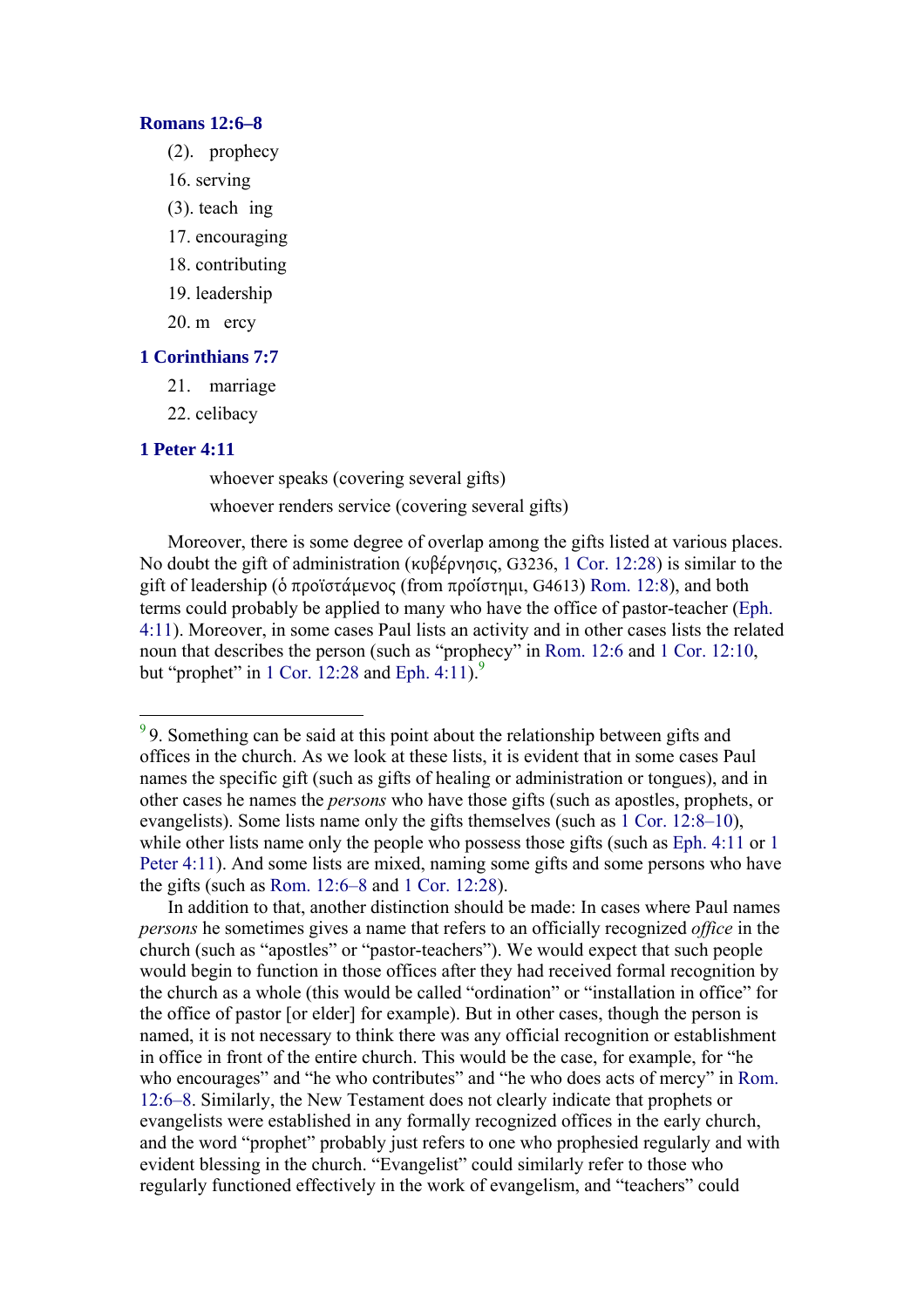Another reason for thinking that Paul could have made much longer lists if he had wanted to is the fact that some of the gifts listed will have many different expressions as they are found in different people. Certainly the gift of serving (Rom. 12:6) or helps (1 Cor. 12:28) will take many different forms in different situations and among different people. Some may serve or help by giving wise counsel, others by cooking meals, others by caring for children or befriending an older person, others by giving specialized legal or medical or financial advice when needed within the church. These gifts differ greatly. Among those who possess the gift of evangelism, some will be good at personal evangelism within a neighborhood, others at evangelism through writing of tracts and Christian literature, and others at evangelism through large campaigns and public meetings. Still others will be good at evangelism through radio and television. Not all of these evangelistic gifts are the same, even though they fall under the broad category of "evangelism." The same could be said about gifts of teaching or administration.<sup>10</sup> All of this simply means that no two people's gifts are exactly alike.

How many different gifts are there then? It simply depends on how specific we wish to be. We can make a very short list of only two gifts as Peter does in 1 Peter 4:11: "whoever *speaks*" and "whoever *renders service.*" In this list of only two items Peter includes all the gifts mentioned in any other list because all of them fit in one of these two categories. On the other hand, we could take the Old Testament offices of prophet, priest, and king, and have a list of three kinds of gifts: *prophetic* gifts (in this broad sense) would include anything that involves teaching, encouraging, exhorting, or rebuking others. *Priestly* gifts would include anything that involves showing mercy and care for those in need or involve interceding before God (such as praying in tongues). The *kingly* gifts would involve anything having to do with administration or government or order in the church.

Other classifications of gifts are gifts of *knowledge* (such as distinguishing between spirits, word of wisdom, and word of knowledge), gifts of *power* (such as healing, miracles, and faith), and gifts of *speech* (tongues, interpretation, and prophecy).<sup>11</sup> Then again we could make a much longer list, such as the list of twentytwo gifts enumerated above. But even that list does not include all the possible gifts (no list includes a gift of intercessory prayer, for instance, which may be related to a gift of faith but is not the same as a gift of faith; no musical gifts are included on any

include both those who had formally recognized teaching functions in the church, perhaps in connection with the office of elder, and those who had teaching functions in less-formal capacities in the church but regularly taught with effectiveness in informal or smaller group settings.

 $\overline{a}$ 

For convenience, we will continue to refer to these lists as lists of "spiritual gifts," although, to be more precise, we should realize that they include both spiritual gifts and persons who exercise those gifts. Since both the gifts and the persons are given to the church by Jesus Christ, it is appropriate that both are named in various parts of these lists.

10 10. See the excellent discussion in John R.W. Stott, *Baptism and Fullness: The Work of the Holy Spirit Today* (Downers Grove, Ill. InterVarsity Press, 1964), pp. 88– 89.

11 11. This classification is from Dennis and Rita Bennett, *The Holy Spirit and You* (Plainfield, N.J.: Logos International, 1971), p. 83. The Bennetts' actual categorization is gifts of revelation, gifts of power, and inspirational or fellowship gifts, and they list them in reverse order to what I have given here.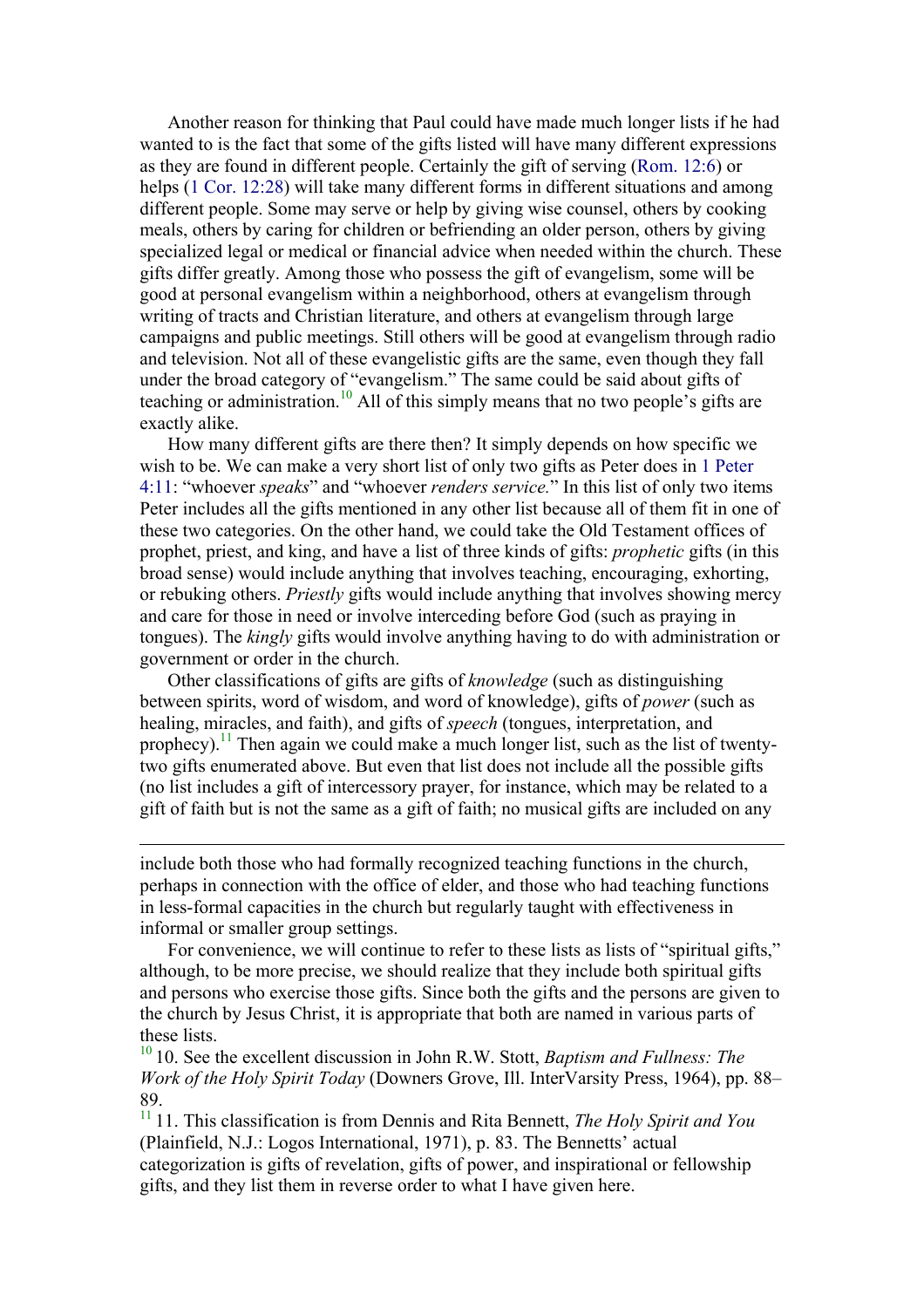list either, and neither is any gift of casting out demons, even though Paul must have known that some Christians were more effective in that area than others). And if we wished to divide up *different kinds* of service or administration or evangelism or teaching, then we could quite easily have a list that included fifty or even a hundred items $^{12}$ 

The point of all of this is simply to say that God gives the church an amazing variety of spiritual gifts, and they are all tokens of his varied grace. In fact, Peter says as much: "As each has received a gift, employ it for one another, as good stewards of God's *varied grace*" (1 Peter 4:10; the word "varied" here is ποικίλος (G4476) which means "having many facets or aspects; having rich diversity").

The practical outcome of this discussion is that we should be willing to recognize and appreciate people who have gifts that differ from ours and whose gifts may differ from our expectations of what certain gifts should look like. Moreover, a healthy church will have a great diversity of gifts, and this diversity should not lead to fragmentation but to greater unity among believers in the church. Paul's whole point in the analogy of the body with many members (1 Cor. 12:12–26) is to say that God has put us in the body with these differences *so that we might depend on each other*. "The eye cannot say to the hand, "I have no need of you,' nor again the head to the feet, "I have no need of you.' On the contrary, the parts of the body which seem to be weaker are indispensable" (1 Cor. 12:21–22; cf. vv. 4–6). It runs counter to the world's way of thinking to say that we will enjoy greater unity when we join closely together with those who are different from us, but that is precisely the point that Paul makes in 1 Corinthians 12, demonstrating the glory of God's wisdom in not allowing anyone to have all the necessary gifts for the church, but in requiring us to depend upon each other for the proper functioning of the church.

**4. Gifts May Vary in Strength.** Paul says that if we have the gift of prophecy, we should use it "*in proportion to our faith*" (Rom. 12:6), indicating that the gift can be more or less strongly developed in different individuals, or in the same individual over a period of time. This is why Paul can remind Timothy, "Do not neglect the gift you have" (1 Tim. 4:14), and can say, "I remind you to *rekindle* the gift of God that is within you" (2 Tim. 1:6). It was possible for Timothy to allow his gift to weaken, apparently through infrequent use, and Paul reminds him to stir it up by using it and thereby strengthening it. This should not be surprising, for we realize that many gifts increase in strength and effectiveness as they are used, whether evangelism, teaching, encouraging, administration, or faith. Apollos had a strong gift of preaching and teaching, for we read that he was "mighty (or "powerful," Gk. δυνατός, G1543) in the Scriptures" (Acts 18:24 NASB). And Paul apparently had a frequently used and very effective gift of speaking in tongues because he says, "I thank God that I speak in tongues more than you all"  $(1 \text{ Cor. } 14:18).$ <sup>13</sup>

All of these texts indicate that *spiritual gifts may vary in strength*. If we think of any gift, whether teaching or evangelism on the one hand, or prophecy or healing on

 $12$  12. This variety of ways of classifying gifts allows us to say that many types of classification are possible for teaching purposes, but we should beware of any claim that a certain way of classifying or listing gifts is the only valid one, for Scripture does not limit us to any one scheme of classification.

 $13$  13. See also 1 Cor. 13:1–3 where Paul gives examples of some gifts developed to the highest imaginable degree, examples which he uses to show that even such gifts without love would bring no benefit.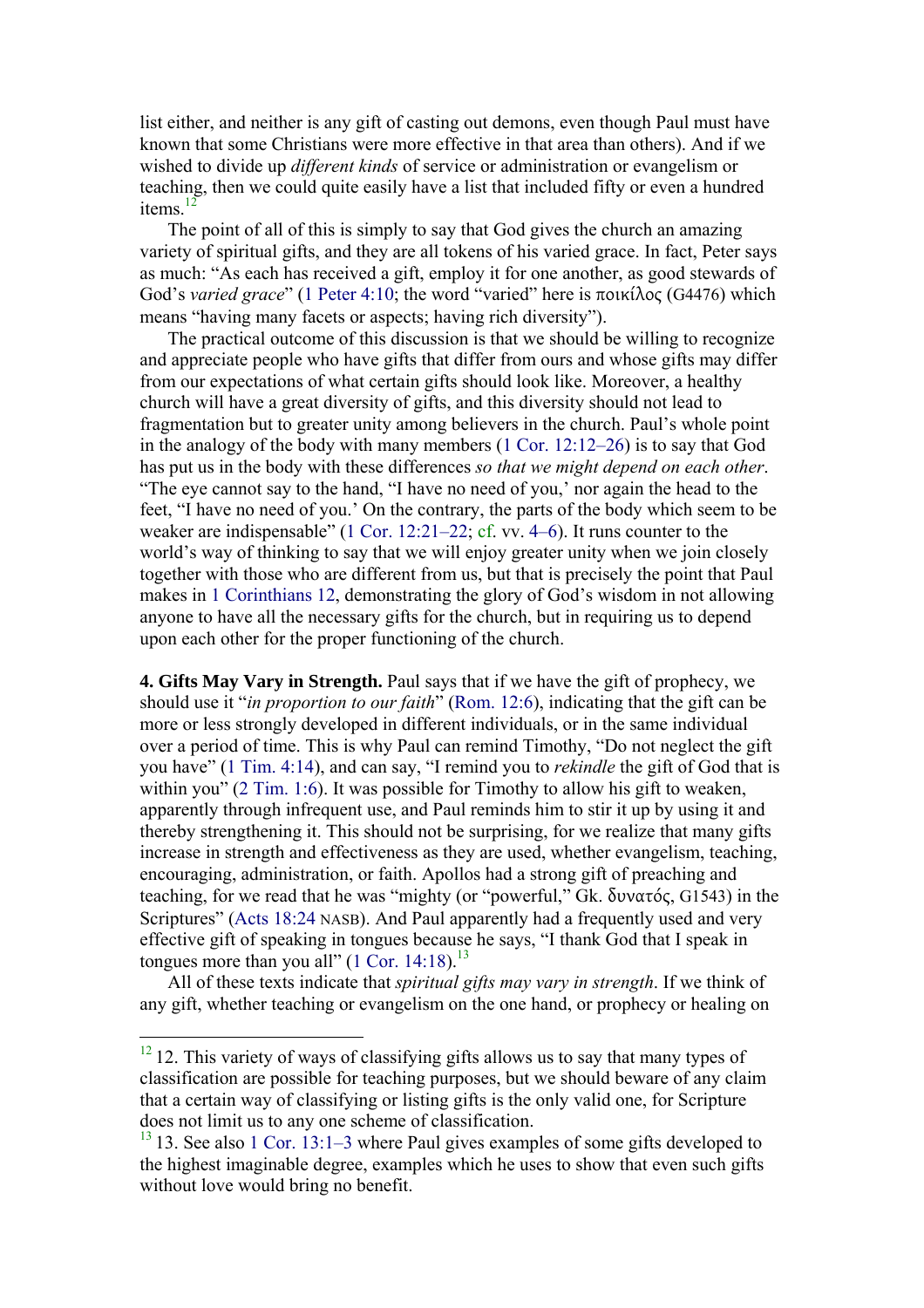the other, we should realize that within any congregation there will likely be people who are very effective in the use of that gift (perhaps through long use and experience), others who are moderately strong in that gift, and others who probably have the gift but are just beginning to use it. This variation in strength in spiritual gifts depends on a combination of divine and human influence. The divine influence is the sovereign working of the Holy Spirit as he "apportions to each one individually as he wills" (1 Cor. 12:11). The human influence comes from experience, training, wisdom, and natural ability in the use of that gift. It is usually not possible to know in what proportion the divine and human influences combine at any one time, nor is it really necessary to know, for even the abilities we think to be "natural" are from God (1 Cor. 4:7) and under his sovereign control (see chapter 16 on God's providence and human responsibility).

But this leads to an interesting question: how strong does an ability have to be before it can be called a spiritual gift? How much teaching ability does someone need before he or she could be said to have a gift of teaching, for example? Or how effective in evangelism would someone need to be before we would recognize a gift of evangelism? Or how frequently would someone have to see prayers for healing answered before he or she could be said to have a gift of healing?

Scripture does not directly answer this question, but the fact that Paul speaks of these gifts as useful for the building up of the church (1 Cor. 14:12), and the fact that Peter likewise says that each person who has received a gift should remember to employ it "for one another" (1 Peter 4:10), suggest that both Paul and Peter thought of gifts as abilities that were *strong enough to function for the benefit of the church* whether for the assembled congregation (as in prophecy or teaching), or for individuals at various times in the congregation (as helps or encouragement).

Probably no definite line can be drawn in this matter, but Paul does remind us that *not all have every gift or any one gift*. He is quite clear in this in a set of questions that expect the answer no at each point: "Are all apostles? Are all prophets? Are all teachers? Do all work miracles? Do all possess gifts of healing? Do all speak with tongues? Do all interpret?" (1 Cor. 12:29–30) The Greek text (with the particle μή, G3590, before each question) clearly expects the answer no to every question. Therefore, not all are teachers, for example, nor do all possess gifts of healing, nor do all speak in tongues.

But even though not all have the gift of teaching, it is true that all people "teach" *in some sense* of the word *teach*. Even people who would never dream of teaching a Sunday school class will read Bible stories to their own children and explain the meaning to them—indeed, Moses commanded the Israelites to do this very thing with their children (Deut. 6:7), explaining God's words to them as they sat in their house or walked on the road. So we must say on the one hand that not everyone has the *gift* of teaching. But on the other hand we must say that there is *some general ability* related to the gift of teaching that all Christians have. Another way of saying this would be to say that there is no spiritual gift that all believers have, yet there is some general ability similar to every gift that all Christians have.

We can see this with a number of gifts. Not all Christians have a gift of evangelism, but all Christians have the ability to share the gospel with their neighbors. Not all Christians have gifts of healing (in fact, as we shall see below, some people say that no one today has genuine gifts of healing), but nevertheless every Christian can and does pray for God to heal friends or relatives who are ill. Not every Christian has the gift of faith, but every believer has some degree of faith, and we would expect it to be growing in the life of an ordinary Christian.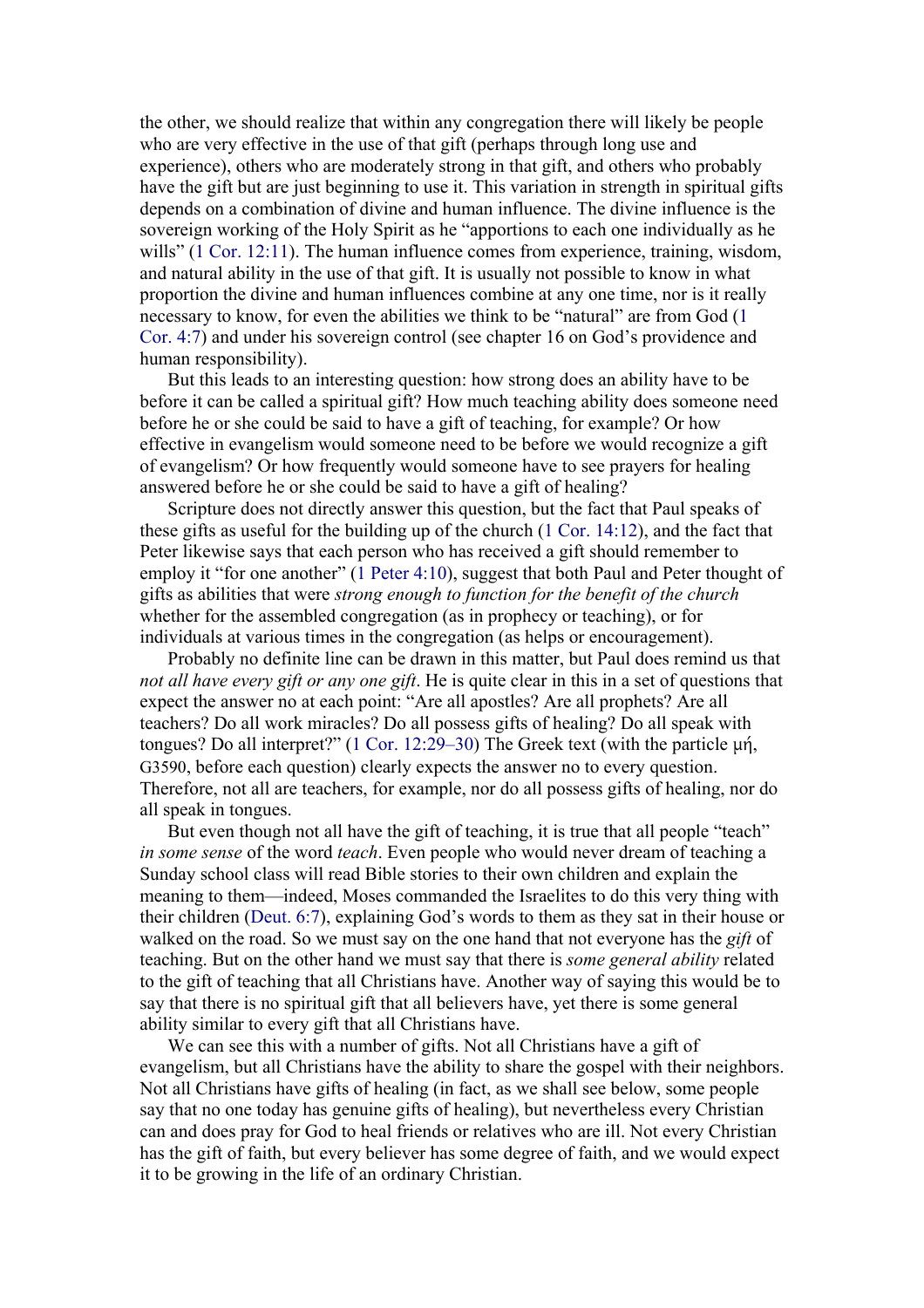We can even say that other gifts, such as prophecy and speaking in tongues, not only vary in strength among those who have the gift, but also find a counterpart in some general abilities that are found in the life of every Christian. For example, if we understand prophecy (according to the definition given in chapter  $53$ )<sup>14</sup> to be "reporting something that God spontaneously brings to mind," then it is true that not everyone experiences this as a gift, for not everyone experiences God spontaneously bringing things to mind with such clarity and force that he or she feels free to speak about them among an assembled group of Christians. But probably every believer has at one time or another had a sense that God was bringing to mind the need to pray for a distant friend or to write or phone a word of encouragement to someone distant, and later has found that that was exactly the thing that was needed at the moment. Few would deny that God sovereignly brought that need to mind in a spontaneous way, and, though this would not be called a gift of prophecy, it is a general ability to receive special direction or guidance from God that is similar to what happens in the gift of prophecy, although it is functioning at a weaker level.

We can even consider the gift of speaking in tongues from this perspective. If we think of speaking in tongues as prayer in syllables not understood by the speaker (see 1 Cor. 14:2, 14), <sup>15</sup> then it is true that not every Christian has the gift of speaking in tongues (and once again it must be said that some Christians would argue that no one has that gift today, since the age of the apostles has ended). But on the other hand we must recognize that every Christian has times of prayer in which his or her prayer is expressed not only in intelligible words and syllables, but also in terms of sighs, groans, or weeping that we know is understood and heard by the Lord, and that expresses needs and concerns of our hearts that we cannot fully put into words (cf. Rom. 8:26–27). Once again we should not call this a gift of speaking in tongues, but it does seem to be a general ability in our Christian lives that is somewhat related to the gift of speaking in tongues, in that it gives expression to prayer in syllables that we do not fully understand, but that the Holy Spirit nonetheless makes into effective prayer that is heard by God.

The point of this whole discussion is simply to say that spiritual gifts are not as mysterious and "other worldly" as people sometimes make them out to be. Many of them are only intensifications or highly developed instances of phenomena that most Christians experience in their own lives. The other important point to be drawn from this discussion is that even though we have been given gifts by God, we are still responsible to use them effectively, and to seek to grow in their use that the church may receive more benefit from the gifts of which God has allowed us to be stewards.

Finally, the fact that gifts may vary in strength allows us to recognize that a certain person's gift (such as teaching or administration, for example) may not be strong enough to function for the benefit of the entire church in a large church where many people already have that gift developed to a very high degree. But that same person, moving to a younger, smaller church where few have gifts of teaching or administration, may find that his or her gifts are very much in demand and able to function for the benefit of the entire congregation. (In this sense, something that is only considered a general ability in one setting might rightly be considered a spiritual gift in another setting.)

 $14$  14. See chapter 53, pp. 1049–61, for a definition of the gift of prophecy in the church.

 $15$  15. See also the discussion of the gift of speaking in tongues in chapter 53, pp. 1069–80.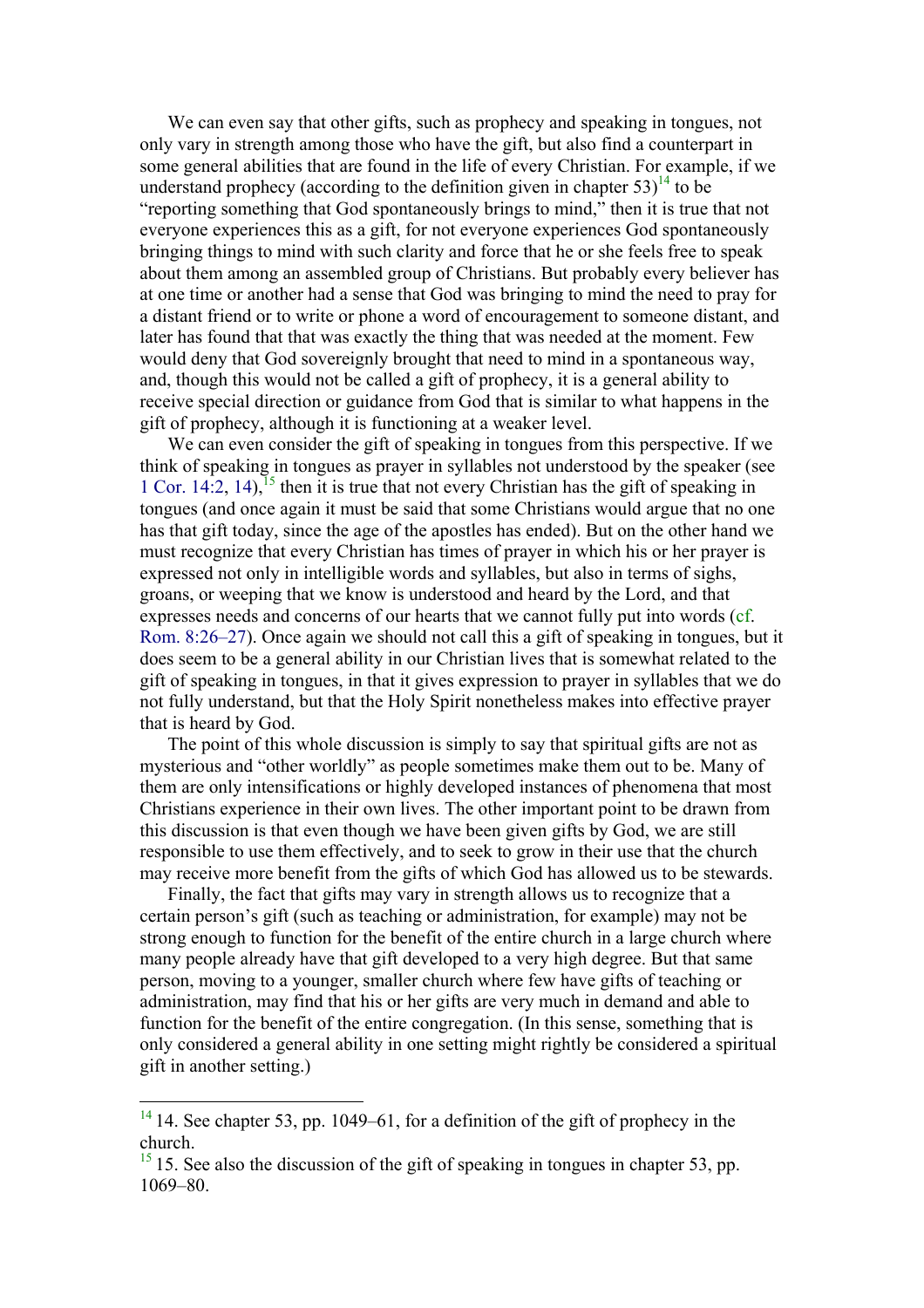**5. Do Christians Possess Gifts Temporarily or Permanently?** In most cases, it seems that the New Testament pictures a *permanent* possession of spiritual gifts. The analogy of the parts of the body in 1 Corinthians 12:12–26 fits this, in that the eye does not become a hand, nor does the ear become a foot, but various parts exist in the body permanently.<sup>16</sup> Moreover, Paul says that some people have titles that describe a continuing function. Some people can be called "prophets" or "teachers" (1 Cor. 12:29) or "evangelists" (Eph. 4:11). We would expect that those people have a permanent possession of the gifts of prophecy, teaching, and evangelism, unless some unusual circumstance would come along which would take that gift away. Similarly, Paul talks in terms of possessing spiritual gifts when he says, "If I *have* the gift of prophecy" (1 Cor. 13:2 NIV). And when Paul requires that there be an interpreter present for anyone to speak in tongues (1 Cor. 14:28), he assumes that the church will know whether someone who has the gift of interpretation is present, which implies that that gift would be possessed by someone over time. When he says, "If any one thinks that he is a prophet" (1 Cor. 14:37), he realizes that some at Corinth will have functioned with the gift of prophecy frequently enough to think of themselves as "prophets." All of these verses point in the direction of a permanent, or at least abiding and continuing, possession of spiritual gifts.

Indeed, in Romans 12, Paul begins his sentence, "*Having gifts* that differ according to the grace given to us" (Rom. 12:6). And he tells Timothy, "Do not neglect the gift *that is in you*" (1 Tim. 4:14, literal translation), again indicating that Timothy had had that gift over a period of time. Therefore it seems that in general the New Testament indicates that people have spiritual gifts given to them and, once they have them, they are usually able to continue to use them over the course of their Christian life.

However, some important qualifications must be made, because there are some senses in which gifts are *not permanent*. There are some gifts that are nonpermanent by their very nature, such as the gifts of marriage and celibacy (1 Cor. 7:7). Though Paul calls them gifts, in the lives of most believers there will be times at which they are unmarried, and times at which they are married. Moreover, some gifts, though perhaps exercised fairly frequently, still cannot be exercised at will. Effectiveness in the gift of healing, for example, depends on God's sovereign will in answering prayer for healing. Similarly, prophecy depends on the giving of a spontaneous "revelation" (1 Cor. 14:30) from God, and simply cannot be exercised at will. The same could even be said about the gift of evangelism: It is ultimately the work of the Holy Spirit to bring regeneration and enable someone to believe, so the evangelist may pray and preach, but only God can give the harvest of souls.

In other cases, some particular gift may be given for a unique need or event. Though it is not, strictly speaking, a spiritual gift in the New Testament sense, the return of Samson's strength one last time at the end of his life (Judg. 16:28) was given temporarily for one final moment in his life. And, in the New Testament, the remarkable revelation of heaven Stephen had when he, "full of the Holy Spirit, gazed into heaven and saw the glory of God, and Jesus standing at the right hand of God"

<sup>16 16.</sup> We should not press the metaphor of the body too far, of course, for people *do* receive other gifts, and Paul even encourages people to seek additional spiritual gifts (1 Cor. 14:1). But the metaphor does suggest *some* degree of stability or permanence in the possession of gifts.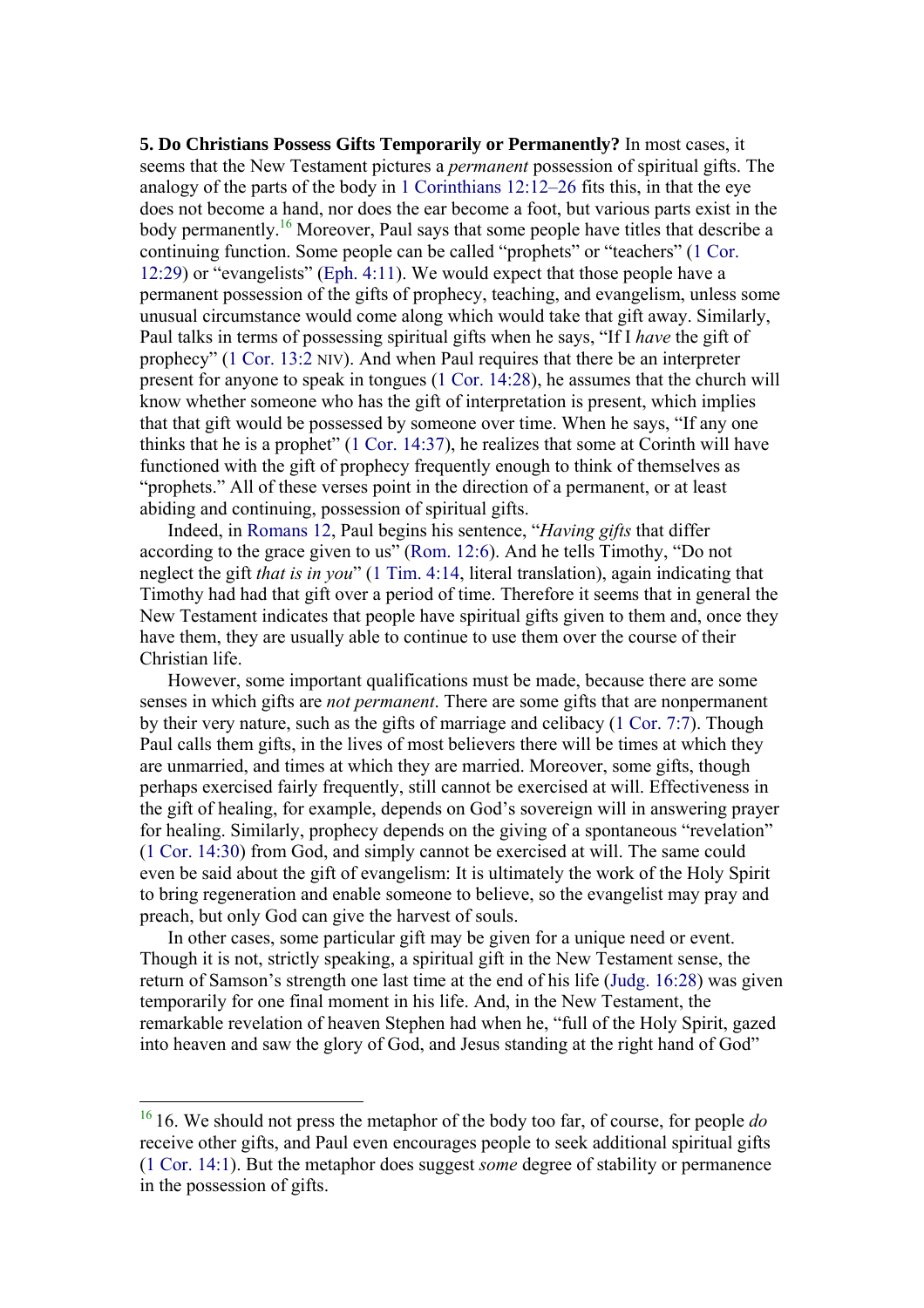(Acts 7:55) was a manifestation of the Spirit given to him only for that specific moment.

Another sense in which a gift may be non-permanent is if a person neglects his or her gift, and perhaps grieves the Holy Spirit or falls into serious doctrinal or moral error (as Samson did in the Old Testament, for example). In such a case the gift may be withdrawn. Certainly Paul warned Timothy, "Do not neglect the gift you have" (1 Tim. 4:14), and we may perhaps also learn from the parable of the talents, in which Jesus says that "to every one who has will more be given, and he will have abundance; but from him who has not, even what he has will be taken away" (Matt.  $25:29$ <sup>17</sup>

Moreover, we must remember that *the Holy Spirit is still sovereign in distributing gifts*: he "apportions to each one individually *as he wills*" (1 Cor. 12:11). The word here translated "apportions" is a present participle, which indicates continuing activity over time, and we could paraphrase, "The Holy Spirit *is always continuing to distribute or apportion gifts* to each person individually just as he wills to do." This means that, although it is *ordinarily* the custom of the Holy Spirit to continue to empower the same gift or gifts in people over time, nonetheless, there is a continual willing and deciding of the Holy Spirit to do this or not, and he may for his own reasons withdraw a gift for a time, or cause it to be much stronger or much weaker than it was.

Finally, 1 Corinthians 13:8–13 (to be discussed below) indicates that the present spiritual gifts which we have are only for this age, and will be superseded by something far greater. Therefore in that sense no gift is "permanent" since every gift will be rendered useless at the time of the Lord's return.

Within this discussion of the question of whether spiritual gifts are temporary or permanent, sometimes Romans 11:29 is mentioned: "For the gifts and the call of God are irrevocable." It does not seem to be appropriate to use the verse in the context of this discussion, however, for in this case Paul is talking about the status of the Jewish people, including their calling as God's people and the gifts or blessings bestowed on them as a result of that status. Here Paul is arguing that God still has a purpose for his people Israel, but the question of gifts of the Holy Spirit in the sense of 1 Corinthians 12–14 is not in view at all in Romans 11:29. And certainly in any case this sentence would not be true as a totally unrestricted statement concerning spiritual gifts, for it is evident that through misuse, neglect, or grieving of the Holy Spirit, people can have their gifts diminished or removed by God's sovereign choice.

**6. Are Gifts Miraculous or Nonmiraculous?** The answer to this question really depends on the definition of the word *miracle*. If we define *miracle* as "a direct activity of God in the world," then all the spiritual gifts are miraculous because they are all empowered by the Holy Spirit (1 Cor. 12:11; cf. vv. 4–6). But in that sense *everything* that happens in the world might be said to be miraculous, because all of it is brought about by God's providential work in creation (see Eph. 1:11; Dan. 4:35;

 $17$  17. Although the primary point of this parable has to do with rewards at the final judgment, it nonetheless encourages faithfulness in stewardship with what one has been given, and it is not unreasonable to expect that God would act toward us in that way, at least in principle, in this life as well.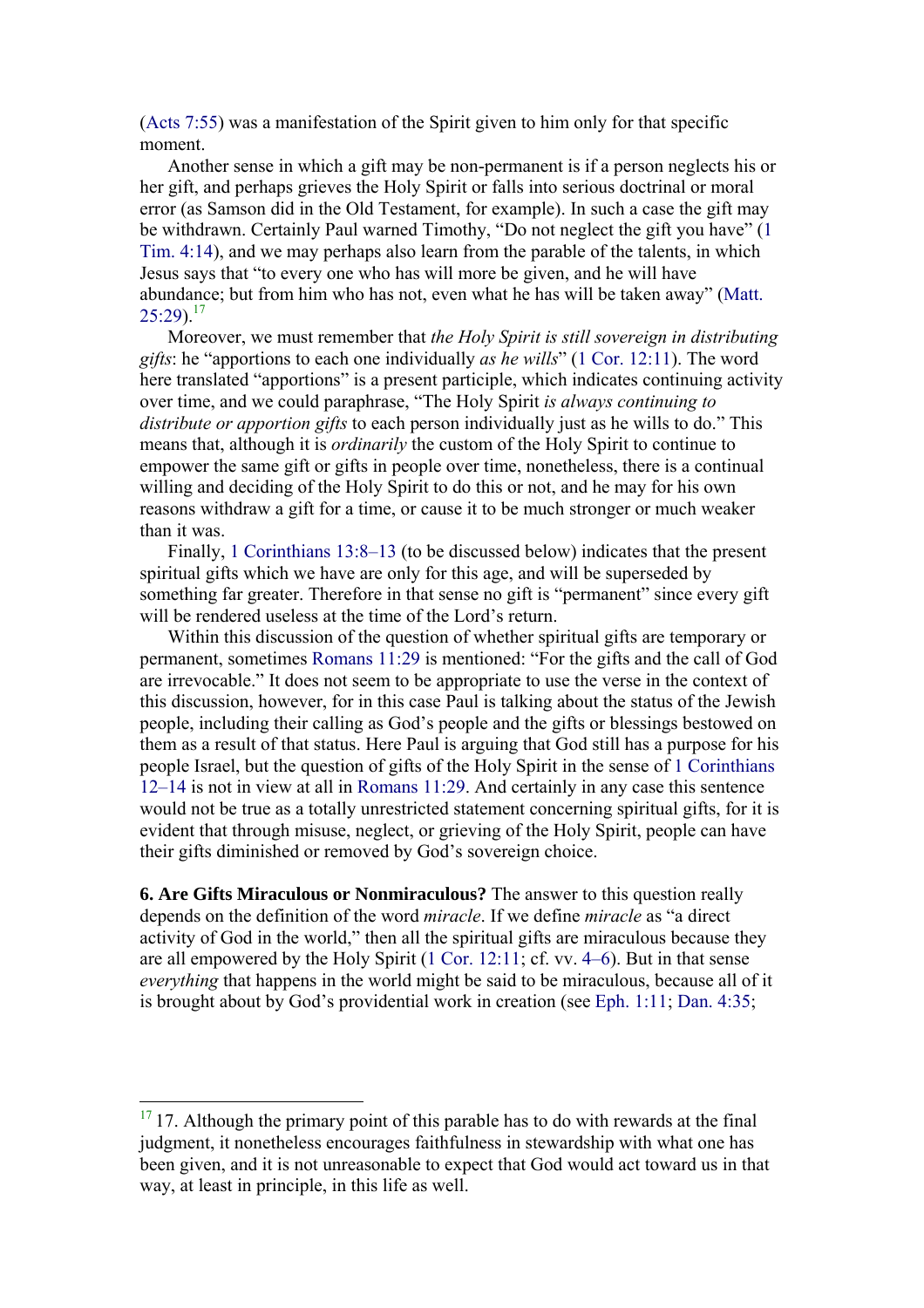Matt. 5:45).<sup>18</sup> Therefore the word *miracle* loses its usefulness, because it is difficult for us to find something that happens in the world that is *not* miraculous in this sense.

It is better to define *miracle* in a narrower sense, as we did in chapter 17, above: A miracle is a "less common activity of God in which he arouses people's awe and wonder and bears witness to himself."<sup>19</sup> In terms of this definition, only some gifts are "miraculous": namely, those gifts that people think to be miraculous because they are amazed at the activity of God operating in them. Certainly we would include in this category prophecy (note the amazement of the unbeliever in 1 Cor. 14:24–25), healing (similarly, note the response of people in Acts 3:10 et al.), casting out of demons (see Acts 19:11–13, 17), or speaking in tongues when it is an actual foreign language and understood by others (see the description of Pentecost in Acts 2:7). Probably other remarkable phenomena would be included in the gift of miracles (1 Cor. 12:10) as well.

On the other hand, in this definition, some gifts would be thought of as nonmiraculous. Gifts of serving, teaching, encouraging, contributing, and doing acts of mercy (in Rom. 12:7–8) would fall in this category, as would the gifts of those who act as helpers and administrators (1 Cor. 12:28). But it is still the same Holy Spirit who gives them and works through them.

The point of this analysis is to caution us against making a supernatural/natural distinction in our minds whereby we think that some gifts are "supernatural" and some gifts are simply "natural." The Bible makes no such distinction, and the danger of doing this is that we may tend to think that some gifts (which we think to be "supernatural") are more important or more clearly from the Lord, and we may tend to devalue or deemphasize the gifts which we think to be "natural." If we do this we will fail to see God's hand in the working of all the gifts and fail to thank him for all of them.

On the other hand, the misleading supernatural/natural distinction could also cause us to be very suspicious about those which we think to be "supernatural," or could lead us to think that they are very unlikely to happen in our own experience. In that case, we would tend to emphasize the gifts we thought to be "natural" and have a very low degree of expectation or faith regarding anything which we thought to be "supernatural."

In contrast to this perspective, Scripture says that "all" the gifts are worked in us by the same Holy Spirit, the same Lord, and the same God (1 Cor. 12:4–6). The worldview of Scripture is one of continuity and continual interaction between the *visible world* that we can see and touch and the *invisible world* that Scripture tells us is there and is real. God works in both, and we do ourselves and the church a great disservice by separating these aspects of creation into "supernatural" and "natural."

Finally, should we seek the more unusual or miraculous gifts, or should we seek the more ordinary gifts? Once again, Scripture does not make this kind of distinction when it tells us what kind of gifts to seek. Paul says to the Corinthians, "Since you are eager for manifestations of the Spirit, *strive to excel in building up the church*" (1 Cor. 14:12). This means that we should learn which gifts are most needed in the church we attend, and then pray that God would give those gifts to ourselves or to

<sup>18 18.</sup> See the discussion of various definitions for the word *miracle* in chapter 17, pp. 355–56.

 $19$  19. See chapter 17, p. 355.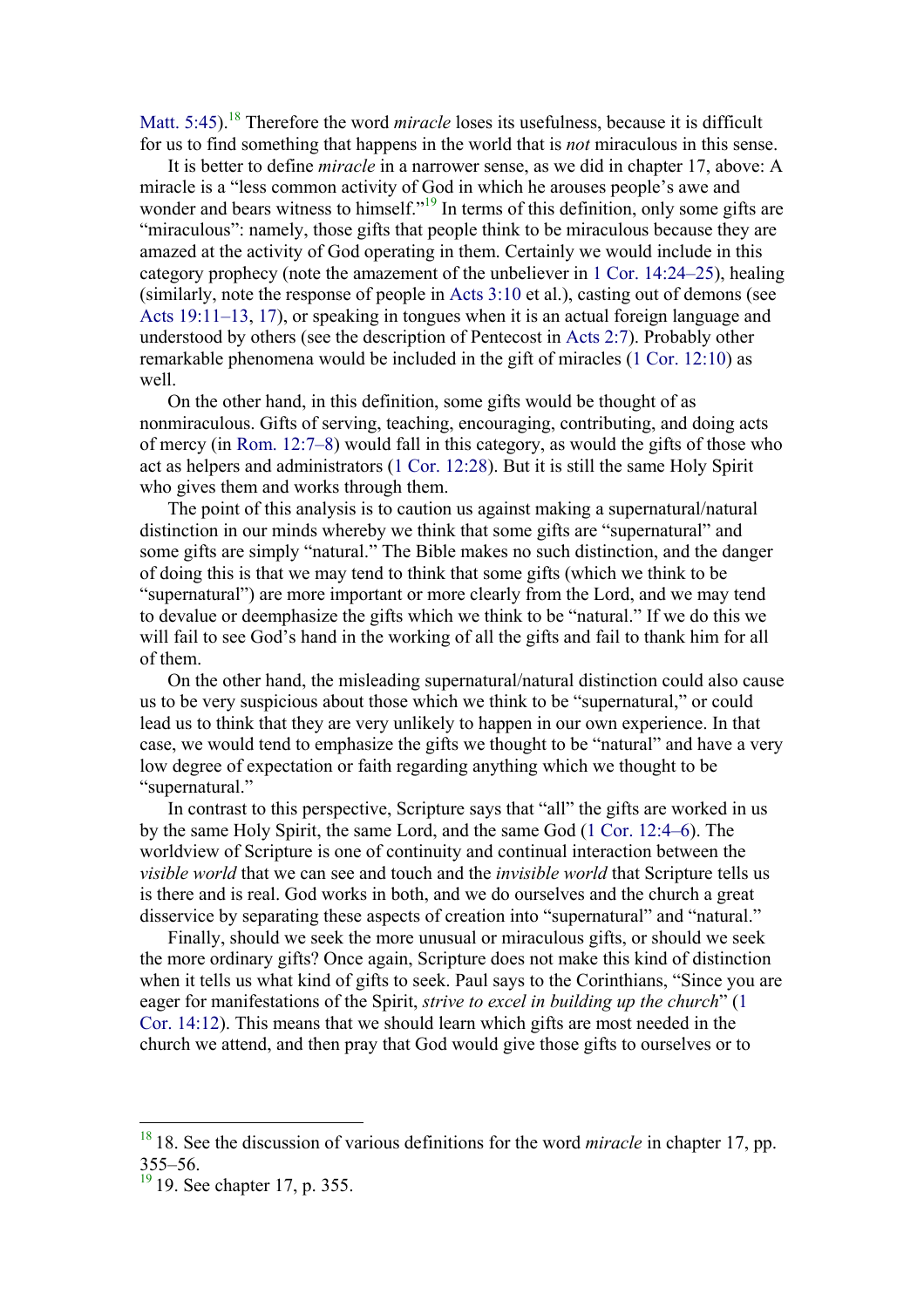others. Whether those gifts are thought to be miraculous or non-miraculous really is not the important point at all. $^{20}$ 

**7. Discovering and Seeking Spiritual Gifts.** Paul seems to assume that believers will know what their spiritual gifts are. He simply tells those in the church at Rome to use their gifts in various ways: "if prophecy, in proportion to our faith . . . he who contributes, in liberality; he who gives aid, with zeal; he who does acts of mercy, with cheerfulness" (Rom. 12:6–8). Similarly, Peter simply tells his readers how to use their gifts, but does not say anything about discovering what they are: "*As each has received a gift* employ it for one another, as good stewards of God's varied grace" (1) Peter 4:10).

But what if many members in a church do not know what spiritual gift or gifts God has given to them? In such a case, the leaders of the church need to ask whether they are providing sufficient opportunities for varieties of gifts to be used. Though the lists of gifts given in the New Testament are not exhaustive, they certainly provide a good starting point for churches to ask whether at least there is opportunity for *these gifts* to be used. If God has placed people with certain gifts in a church when these gifts are not encouraged or perhaps not allowed to be used, they will feel frustrated and unfulfilled in their Christian ministries, and will perhaps move to another church where their gifts can function for the benefit of the church.

In the case of individuals who do not know what their gifts are, they can begin by asking what the needs and opportunities for ministry are in their church. Specifically, they can ask what gifts are most needed for the building up of the church at that point. In addition, each individual believer who does not know what his or her gifts are should do some self-examination. What interests and desires and abilities does he or she have? Can others give advice or encouragement pointing in the direction of specific gifts? Moreover, has there been blessing in the past in ministering in a particular kind of service? In all of this, the person seeking to discover his or her gifts should pray and ask God for wisdom, confident that it will be given according to his promise, "If any of you lacks wisdom, let him ask God, who gives to all men generously and without reproaching, and it will be given him. But let him ask in faith, with no doubting" (James 1:5–6). Sometimes God will grant this wisdom in terms of more accurate insight into one's own abilities. At other times it may come through advice from others or through seeing increased blessing in one area of ministry. And Paul indicates that in some cases there may be prophecy that gives indication of a specific gift, for he says to Timothy, "*Do not neglect the gift you have, which was given you through prophecy* with the laying on of hands of the council of elders" (1 Tim. 4:14, author's translation).

Finally, the person wondering what his or her spiritual gifts are should simply begin to try ministering in various areas and see where God brings blessing. Teaching a Sunday school class or home Bible study is an excellent way to begin using the gift of teaching. Every community has opportunities for greater use of the gift of evangelism. People who think they may have a gift of healing could ask their elders for opportunities to accompany them when they go to pray for the sick. People who think they may have a gift of faith or a gift of intercessory prayer could begin to ask some Christian friends for specific needs about which to pray. In all of this, churches can give encouragement and opportunities for people to try out using various gifts,

 $20$  20. See chapter 17, pp. 369–72, for a discussion of the objection that it is wrong to seek miraculous gifts or miracles today.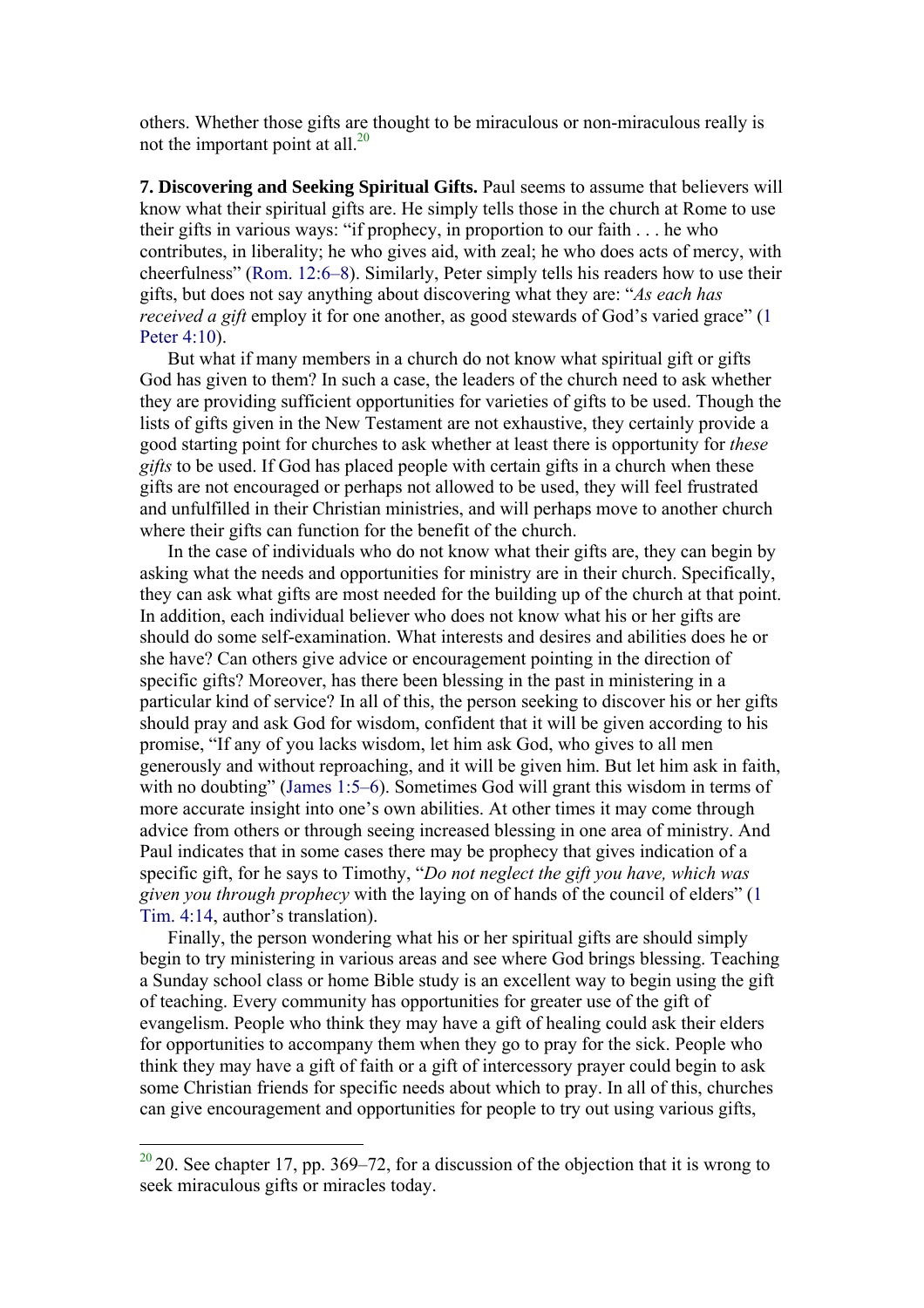and can also give teaching and practical training in the proper methods of using various gifts. In addition, churches should continually be praying that God would allow people to find what their gifts are and then to be able to use them. In all of this the goal is that the body of Christ in each location grow up to maturity, until "the whole body, joined and knit together by every joint with which it is supplied, *when each part is working properly* makes bodily growth and upbuilds itself in love" (Eph. 4:16).

Beyond the question of discovering what gifts one has is the question of seeking additional spiritual gifts. Paul commands Christians, "*Earnestly desire the higher gifts*" (1 Cor. 12:31), and says later, "Make love your aim, and *earnestly desire the spiritual gifts* especially that you may prophesy" (1 Cor. 14:1). In this context, Paul defines what he means by "higher gifts" or "greater gifts" because in 1 Corinthians 14:5 he repeats the word he used in 12:31 for "higher" (Gk. μείζων, G3505) when he says, "He who prophesies is *greater* than he who speaks in tongues, unless someone interprets, *so that the church may be edified*" (1 Cor. 14:5). Here the "greater" gifts are those that most edify the church. This is consistent with Paul's statement a few verses later, when he says, "since you are eager for manifestations of the Spirit, strive to excel in building up the church" (1 Cor. 14:12). The *higher gifts* are *those that build up the church more and bring more benefit to others*.

But how do we seek more spiritual gifts? First, we should *ask God for them*. Paul says directly that "he who speaks in a tongue *should pray for the power to interpret*" (1 Cor. 14:13; cf. James 1:5, where James tells people that they should ask God for wisdom). Next, people who seek additional spiritual gifts should *have right motives*. If spiritual gifts are sought only so that the person may be more prominent or have more influence or power, this certainly is wrong in God's eyes. This was the motivation of Simon the Sorcerer in Acts 8:19, when he said, "Give me also this power, that any one on whom I lay my hands may receive the Holy Spirit" (see Peter's rebuke in vv. 21–22). Similarly, Ananias and Sapphira sought glory for themselves when they purported to be giving the entire proceeds of the sale of their land to the church, but it was not true, and both lost their lives (Acts 5:1–11). It is a fearful thing to want spiritual gifts or prominence in the church only for our own glory, not for the glory of God and for the help of others. Therefore those who seek spiritual gifts must first ask if they are seeking them out of love for others and a concern to be able to minister to their needs, because those who have great spiritual gifts but "have not love" are "nothing" in God's sight (cf. 1 Cor. 13:1–3). This is why Paul says, "*Make love your aim,*" and only after that adds, "and earnestly desire the spiritual gifts" (1 Cor. 14:1). He repeats the same theme again when he says, "since you are eager for manifestations of the Spirit, *strive to excel in building up the church*" (1 Cor. 14:12). Every person asking God for an additional spiritual gift should search his or her own heart frequently, asking why this particular gift is desired. Is it really out of a love for others and a desire to build up the church and to see God glorified?

After that, it is appropriate to *seek opportunities to try the gift* just as in the case of a person trying to discover his or her gift, as explained above. Small group Bible studies or prayer meetings in homes often provide a good setting in which people can try gifts of teaching or intercessory prayer or encouragement or prophecy or healing, for example.

Finally, those who are seeking additional spiritual gifts should *continue to use the gifts they now have* and should *be content* if God chooses not to give them more. The master approved of the servant whose pound had "made ten pounds more," but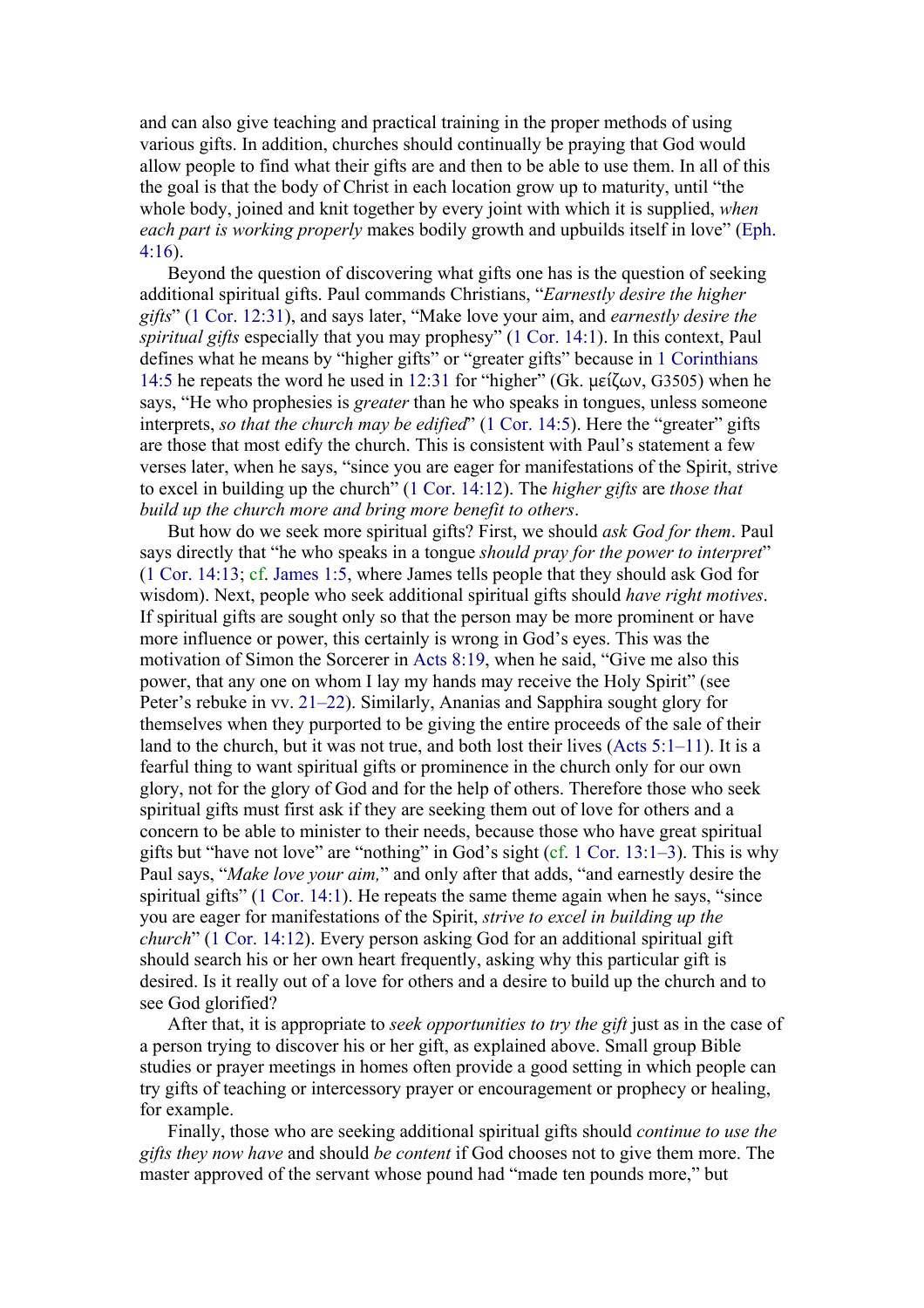condemned the one who hid his pound in a napkin and did nothing with it (Luke 19:16–17, 20–23)—certainly showing us that we have responsibility to *use* and *attempt to increase* whatever talents or abilities God has given to us as his stewards.

To balance this emphasis on seeking and growing in spiritual gifts we must also remember that Paul clearly says that spiritual gifts are apportioned to each person individually by the Holy Spirit "*as he wills*" (1 Cor. 12:11), and that "God arranged the organs in the body, each one of them, *as he chose*" (1 Cor. 12:18). He says that God has put various gifts in the church and not all are apostles or prophets or teachers (1 Cor. 12:28–30). In this way he reminds the Corinthians that ultimately the distribution of gifts is a matter of God's sovereign will, and it is for the good of the church and for our good that none of us have all of the gifts, and that we will need continually to depend on others who have gifts differing from ours. These considerations should make us content if God chooses not to give us the other gifts that we seek.

# **8. Gifts Are Tools for Ministry, and Not Necessarily Related to Christian**

**Maturity.** We must recognize that spiritual gifts are given to *every* believer (1 Cor. 12:7, 11; 1 Peter 4:10). Even immature Christians receive spiritual gifts from the Lord—this was certainly evident in the Corinthian church, which had an abundance of spiritual gifts (1 Cor. 1:7), but was still very immature in many areas of doctrine and conduct. Paul says, "But I, brethren, could not address you as spiritual men, but as men of the flesh, as babes in Christ" (1 Cor. 3:1). So spiritual gifts are not necessarily a sign of spiritual maturity. It is possible to have remarkable spiritual gifts in one area or another but still be quite immature in doctrinal understanding or in Christian conduct, as was the case at Corinth. Indeed, on occasion even *unbelievers* are able to prophesy and cast out demons and do miracles, for Jesus says that at the last day many will say to him, "Lord, Lord, did we not prophesy in your name, and cast out demons in your name, and do many mighty works in your name?" But Jesus will declare to them, "I *never* knew you; depart from me, you evildoers" (Matt. 7:22–23). It is not that Jesus knew them once and later did not know them; he says, "I never knew you." They were never Christians, yet they performed many remarkable works. So *we must not evaluate spiritual maturity on the basis of spiritual gifting*. Maturity comes through a close walk with Jesus, and results in obedience to his commands in everyday life: "He who says he abides in him ought to walk in the same way in which he walked" (1 John 2:6).

Why then does the Holy Spirit give us spiritual gifts? They are given for the work of ministry and are *simply tools* to be used for that end. They should never be a source of personal pride on the part of those who possess them, nor should they be thought of as a mark of maturity. We should strive simply to excel in loving others, caring for their needs, building up the church, and living a life of conformity to the pattern of Christ's life. If we do that, and if God chooses to give us spiritual gifts that equip us for those tasks, then we should thank him for that, and pray that he would keep us from pride over gifts that have been freely and graciously given, and which we did not earn.

# **B. Have Some Gifts Ceased? The Cessationist Debate**

Within the evangelical world today there are differing positions over the question, "Are all the gifts mentioned in the New Testament valid for use in the church today?"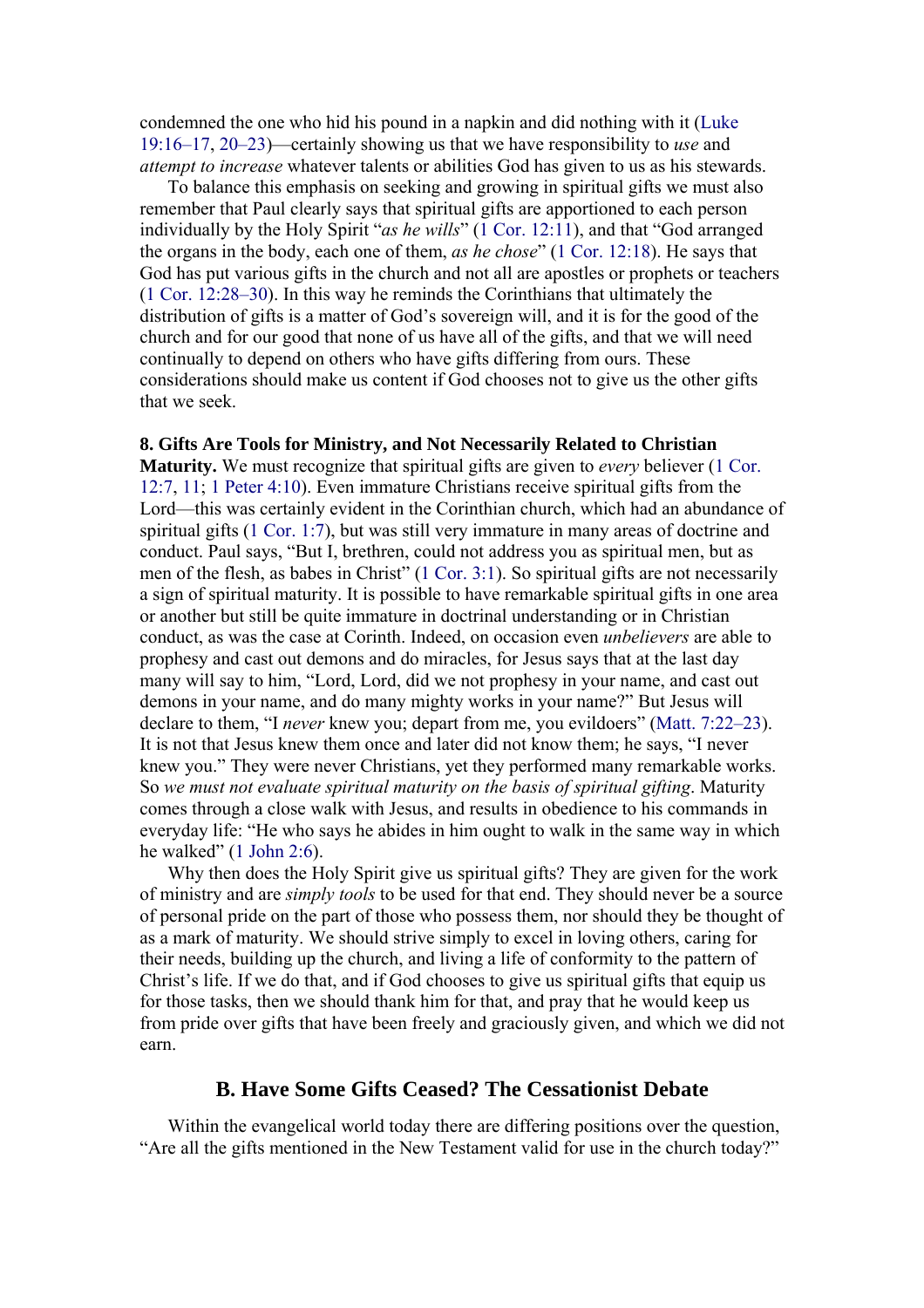Some would say yes. $^{21}$  Others would say no, and would argue that some of the more miraculous gifts (such as prophecy, tongues plus interpretation, and perhaps healing and casting out of demons) were given only during the time of the apostles, as "signs" to authenticate the apostles during the early preaching of the gospel. They state that these gifts are no longer needed as signs today, and that they ceased at the end of the apostolic age, probably at the end of the first century or beginning of the second century A.D.

We should also realize that there is a large "middle" group with respect to this question, a group of "mainstream evangelicals" who are neither charismatics or Pentecostals on the one hand, nor "cessationists"<sup>22</sup> on the other hand, but are simply undecided, and unsure if this question can be decided from Scripture.<sup>23</sup>

Although some aspects of this question were discussed in chapter 17 on miracles, there are some additional considerations that can be addressed here, specifically related to the topic of spiritual gifts.

## **1. Does 1 Corinthians 13:8–13 Tell Us When Miraculous Gifts Will Cease?** Paul says:

Love never ends; as for prophecies, they will pass away; as for tongues, they will cease; as for knowledge, it will pass away. For our knowledge is imperfect and our prophecy is imperfect; but *when the perfect comes, the imperfect will pass away*. When I was a child, I spoke like a child, I thought like a child, I reasoned like a child; when I became a man, I gave up childish ways. For now we see in a mirror dimly, but then face to face. Now I know in part; then I shall understand fully, even as I have been fully understood. So faith, hope, love abide, these three; but the greatest of these is love. (1 Cor. 13:8–13)

This passage is important to the discussion because in it Paul mentions the gift of prophecy as something that is "imperfect," and then says that what is "imperfect" will "pass away" (1 Cor. 13:10). He even says when this will happen: "when the perfect comes." But when is that? And even if we can determine when it is, does that mean that Paul had in mind something that would answer this "cessation" question for the church today? Can the gift of prophecy in this passage be representative of miraculous gifts in general in the church age?

**a. The Purpose of 1 Corinthians 13:8–13:** Paul interrupts his discussion of spiritual gifts with chapter 13 of 1 Corinthians, in which he intends to put the entire discussion of gifts in proper perspective. It is not enough simply to "seek the greater gifts" (12:31a, author's translation). One must also "seek after love" (14:1, author's translation), thus coupling proper goals with proper motives. Without love, the gifts

 $21$  21. Many who say yes, such as the present author, would add the qualification that "apostle" is an office, not a gift, and that the office of apostle does not continue today (see chapter 47, pp. 905–12, for this argument).

 $\frac{22}{22}$  22. *Cessationist* refers to someone who thinks that certain miraculous spiritual gifts *ceased* long ago, when the apostles died and Scripture was complete.

 $23$  23. The discussion in the remainder of this section on the cessationist debate is adapted from Wayne Grudem, *The Gift of Prophecy in the New Testament Today* (Eastbourne: Kingsway, and Westchester, Ill.: Crossway, 1988), pp. 227–52, and is used by permission.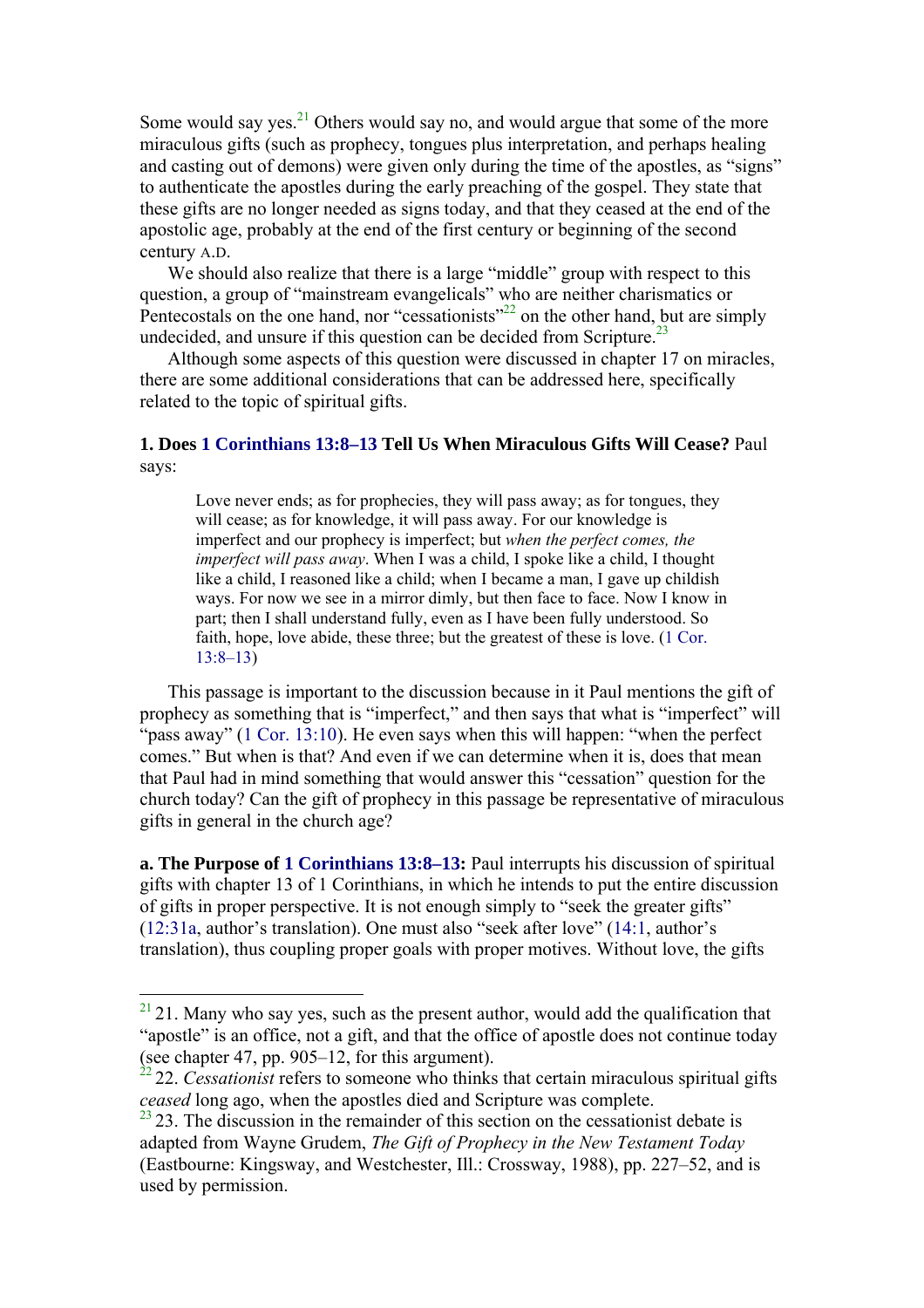are without value  $(13:1-3)$ . In fact, Paul argues, love is superior to all the gifts and therefore it is more important to act in love than to have any of the gifts.

In order to show the superiority of love, Paul argues that it lasts forever, whereas the gifts are all temporary (13:8). Verses 9–12 further explain why the gifts are temporary. Our present knowledge and prophesying are partial and imperfect (v. 9), but someday something perfect will come to replace them (v. 10). This is explained by the analogy of a child who gives up childish thought and speech for the thought and speech of an adult (v. 11). Paul then elaborates further on verses 9–10 by explaining that our present perception and knowledge are indirect and imperfect, but that someday they will be direct and perfect (v. 12).

In this argument Paul connects the function of prophecy with the time of its cessation. It fills a certain need now, but does so only imperfectly. When "the perfect" comes, that function will be better fulfilled by something else, and prophecy will cease because it will be made obsolete or useless (this is the probable nuance of the Greek term used here, καταργέω (G2934) "pass away" in vv. 8, 10). So the overall function of 1 Corinthians 13:8–13 is to show that love is superior to gifts like prophecy because those gifts will pass away but love will not pass away.

**b. 1 Corinthians 13:10: The Cessation of Prophecy When Christ Returns:** Paul writes in verse 10, "But *when the perfect comes* the imperfect will pass away." The phrase "the imperfect" (Gk. ἐκ μέρους "partial, imperfect") refers most clearly to knowing and prophesying, the two activities that are said to be done "partially, imperfectly" in verse 9 (also using in both cases the same Greek phrase, ἐκ μέρους). To bring out this connection, we could translate,

Love never fails. Whether there be prophecies, they will *pass away*; whether there be tongues, they will cease; whether there be knowledge, it will *pass away*. This is because we know *imperfectly* and we prophesy *imperfectly* but when the perfect comes, the imperfect will *pass away*.

Thus, the strong links between the statements are made clear by the repetition of two key terms, "pass away" and "imperfect."

No doubt Paul also intended tongues to be included in the sense of verse 9 as among those activities that are "imperfect," but omitted overly pedantic repetition for stylistic reasons. Yet tongues must be understood as part of the sense of verse 9, for verse 9 is the reason for verse 8, as the word "for" (Gk. γάρ, G1142) shows. Thus verse 9 must give the reason why tongues, as well as knowledge and prophecy, will cease. In fact, the repeated "if...if...if" in verse 8 suggests that Paul could have listed more gifts here (wisdom, healing, interpretation?) if he had wished.

So 1 Corinthians 13:10 could be paraphrased, "When the perfect is come, *prophecy and tongues and other imperfect gifts* will pass away." The only remaining problem is to determine what time is meant by the word "when." Several factors in the context argue that the time of the Lord's return what Paul has in mind.

(1) First, the meaning of verse 12 seems to require that verse 10 is talking about the time of the Lord's return. The word "then" (Gk. τότε, G5538) in verse 12 refers to the time "when the perfect comes" in verse 10. This is evident from looking at verse 12: "For now we see in a mirror dimly, but then face to face. Now I know in part; *then* I shall know even as I have been known" (author's translation).

When shall we see "face to face"? When shall we know "even as we have been known"? These events can only happen when the Lord returns.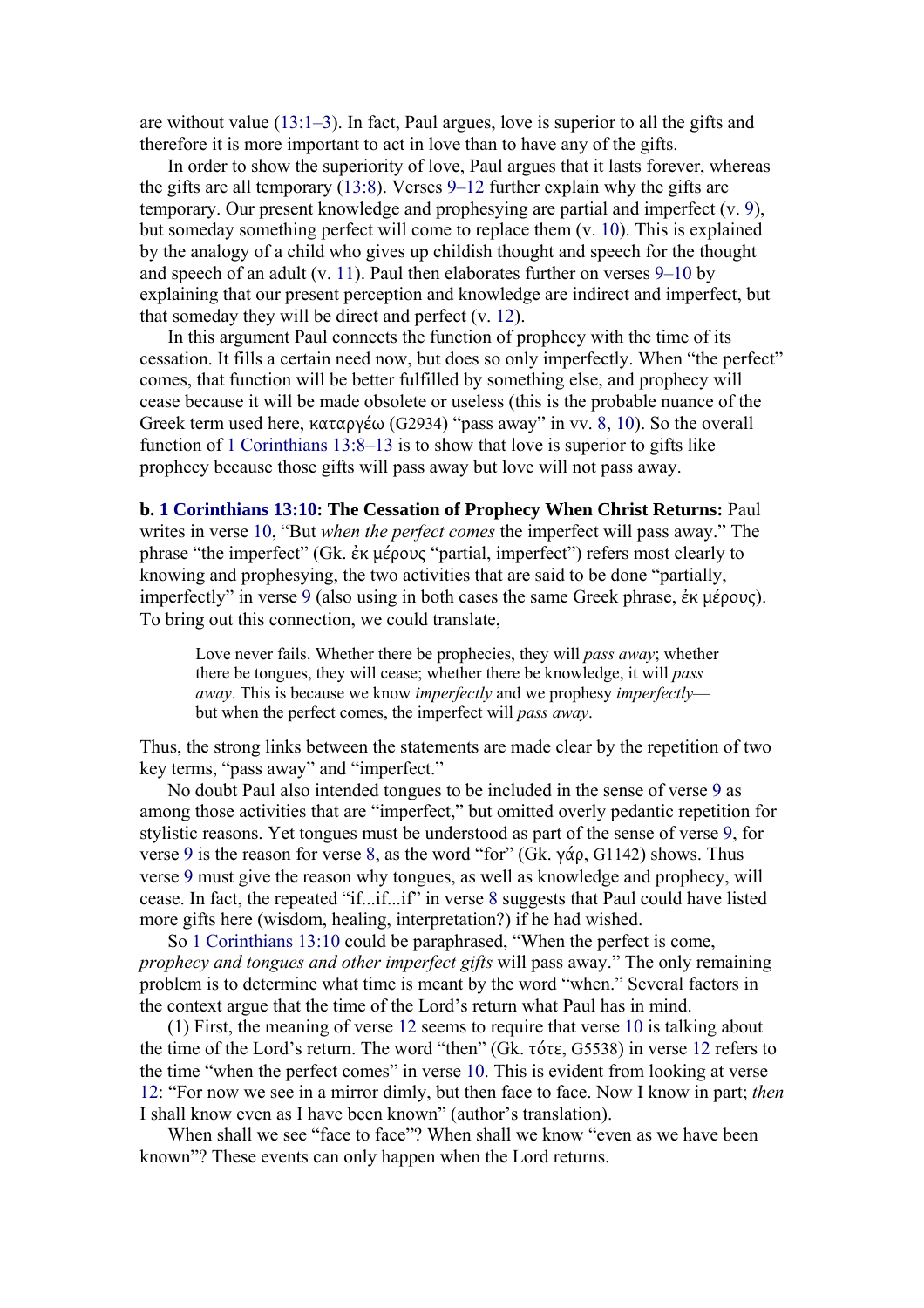The phrase "see face to face" is several times used in the Old Testament to refer to seeing  $\overline{G}$  od personally<sup>24</sup>—not fully or exhaustively, for no finite creature can ever do that, but personally and truly nonetheless. So when Paul says, "but then face to face" he clearly means, "but then *we shall see God* face to face." Indeed, that will be the greatest blessing of heaven and our greatest joy for all eternity (Rev. 22:4: "They shall see his face").

The second half of verse 12 says, "Now I know in part; then I shall know even as I have been known." The second and third word for "know—the one used for "Then I shall *know* even as I have been *known*"—is a somewhat stronger word for knowing (Gk. ἐπιγινώσκω, G2105), but certainly does not imply infinite knowledge or omniscience. Paul does not expect to know all things, and he does not say, "Then I shall know all things," which would have been easy to say in Greek.<sup>25</sup> Rather, he means that when the Lord returns Paul expects to be freed from the misconceptions and inabilities to understand (especially to understand God and his work) which are part of this present life. His knowledge will resemble God's present knowledge of him because it will contain no false impressions and will not be limited to what is able to be perceived in this age. But such knowledge will only occur when the Lord returns.

Now what is the word "then" in verse 12 referring to? Paul says, "For now we see in a mirror dimly, but *then* we shall see face to face. Now I know in part; but *then* I shall know even as I have been known" (author's translation). His word "then" has to refer back to something in the previous verses that he has been explaining. We look first to verse 11, but see that nothing in verse 11 can be a future time Paul refers to as "then": "When I was a child, I spoke like a child, I thought like a child, I reasoned like a child; when I became a man, I gave up childish ways." All of this refers to the past, not the future. It speaks of past events in Paul's life by way of providing a natural human illustration of what he has said in verse 10. But nothing in the verse speaks of a future time when something *will* happen.

So we look back to verse 10: "but when the perfect comes, the imperfect will pass away." Here is a statement about the future. At some point in the future, Paul says that "the perfect" *will* come, and "the imperfect" *will* pass away, *will* be "made useless." When will this happen? This is what is explained by verse 12. *Then* at the time the perfect comes, we shall see "face to face" and know "even as we are known."

This means that the time when "the perfect" comes must be the time of Christ's return.26 Therefore, we can paraphrase verse 10: "But *when Christ returns* the imperfect will pass away." $^{27}$  Or, to use our conclusion above that "the imperfect"

<sup>&</sup>lt;sup>24</sup> 24. See, for example, Gen. 32:30 and Judg. 6:22 (exactly the same Greek wording as 1 Cor. 13:12); Deut. 5:4; 34:10; Ezek. 20:35 (very similar wording); Ex. 33:11 (the same concept, and the same wording as some of the preceding passages in Hebrew, but different wording this time in the Greek translation of the Septuagint).

<sup>25 25.</sup> Greek ἐπιγνώσομαι τὰ πάντα would say, "I shall know all things."

 $\frac{26}{26}$  26. I have stated it this way because, more precisely, "the perfect" in 1 Cor. 13:10 is not Christ himself, but is a method of acquiring knowledge which is so superior to present knowledge and prophecy that it makes these two obsolete. For when this

<sup>&</sup>quot;perfect" comes it renders the imperfect useless. But only the kind of knowledge Paul expected in the final consummation of all things could be so qualitatively different from present knowledge that it could provide this kind of contrast and be called "the perfect" as opposed to "the imperfect."

<sup>27 27.</sup> D.A. Carson, *Showing the Spirit: A Theological Exposition of 1 Corinthians 12– 14* (Grand Rapids: Baker, 1987), pp. 70–72, gives several similar reasons why the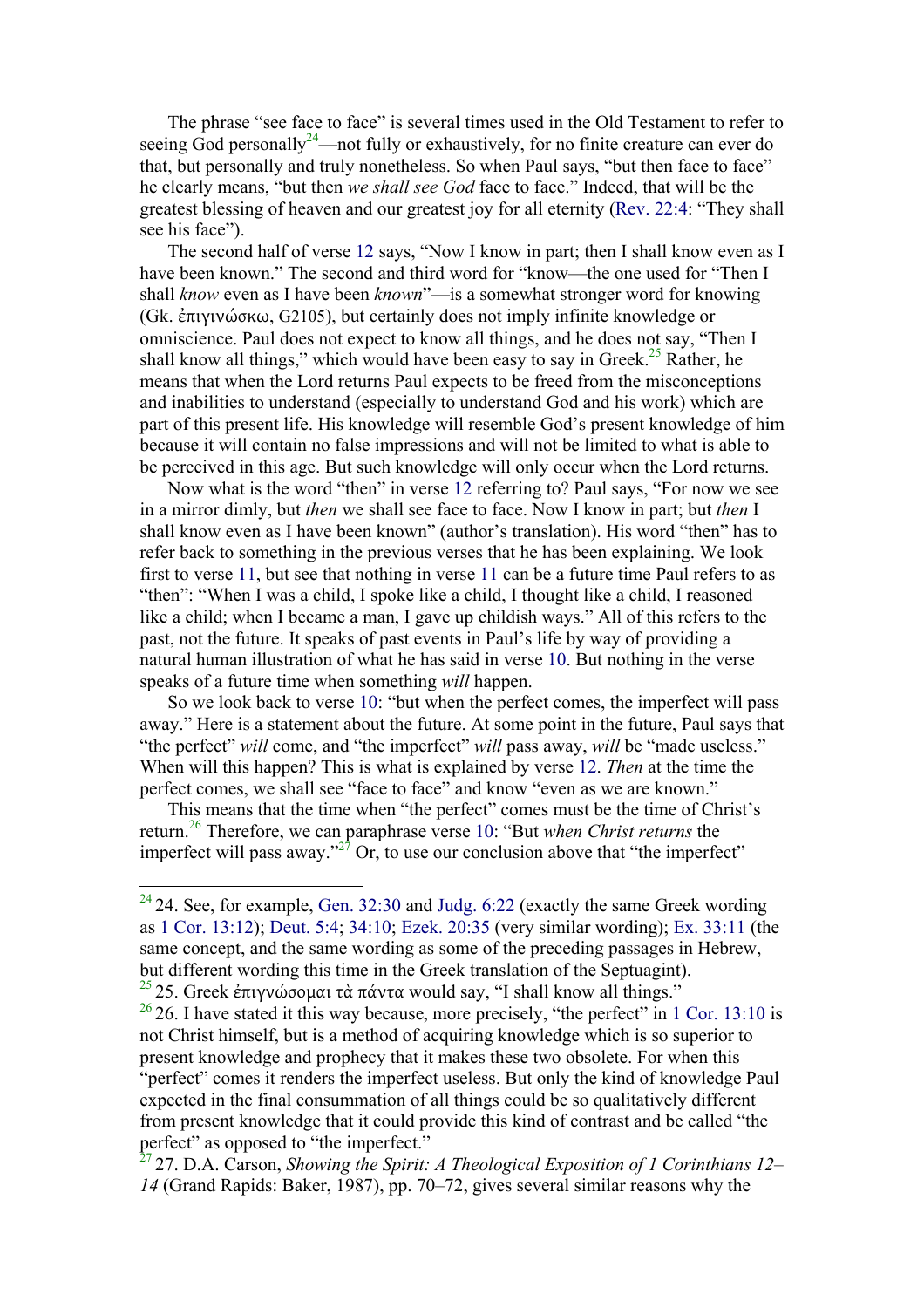included prophecy and tongues, we can paraphrase, "But *when Christ returns, prophecy and tongues (and other imperfect gifts) will pass away.*" Thus we have in 1 Corinthians 13:10 a definite statement about the time of the cessation of imperfect gifts like prophecy: they will "be made useless" or "pass away" *when Christ returns*. And this would imply that they will continue to exist and be useful for the church, throughout the church age, including today, and right up to the day when Christ returns.

(2) Another reason why the time when "the perfect" comes is the time when Christ returns is also evident from the purpose of the passage: Paul is attempting to emphasize the greatness of love, and in so doing he wants to establish that "Love never ends" (1 Cor. 13:8). To prove his point he argues that it will last beyond the time when the Lord returns, unlike present spiritual gifts. This makes a convincing argument: love is so fundamental to God's plans for the universe that it will last beyond the transition from this age to the age to come at Christ's return—it will continue for eternity.

(3) A third reason why this passage refers to the time of the Lord's return can be found in a more general statement from Paul about the purpose of spiritual gifts in the New Testament age. In 1 Corinthians 1:7 Paul ties the possession of spiritual gifts (Gk. χαρίσματα, from χάρισμα, G5922) to the activity of waiting for the Lord's return: "you are not lacking in any spiritual gift, as you wait for the revealing of our Lord Jesus Christ."

This suggests that Paul saw the gifts as a temporary provision made to equip believers for ministry *until the Lord returned*. So this verse provides a close parallel to the thought of 1 Corinthians 13:8–13, where prophecy and knowledge (and no doubt tongues) are seen, similarly, as useful until Christ's return but unnecessary beyond that time.

1 Corinthians 13:10, therefore, refers to the time of Christ's return and says that these spiritual gifts will last among believers until that time. This means that we have a clear biblical statement that Paul expected these gifts to continue through the entire church age and to function for the benefit of the church until the Lord returns.

**c. Objections:** Various objections to this conclusion have been raised, usually by those who hold that these gifts have ceased in the church and should no longer be used.

#### **(1) This Passage Does Not Specify When the Gifts Will Cease**

 $\overline{a}$ 

The first objection to our conclusion above comes from Richard Gaffin's thoughtful study, *Perspectives on Pentecost*. While Dr. Gaffin agrees that "when the perfect comes" refers to the time of Christ's return, he does not think that this verse specifies the time of the cessation of certain gifts. He thinks, rather, that Paul is just

time "when the perfect comes" must be the time of Christ's return (with references to other views, and to the relevant literature).

Among "cessationists" (those who hold that gifts such as prophecy have "ceased" and are not valid for today), some, but not all, agree that the time "when the perfect comes" must be the time of Christ's return: see John F. MacArthur, Jr., *The Charismatics: A Doctrinal Perspective* (Grand Rapids: Zondervan, 1978), pp. 165– 66, and Richard B. Gaffin, *Perspectives on Pentecost* (Phillipsburg, N.J.: Presbyterian and Reformed, 1979), p. 109.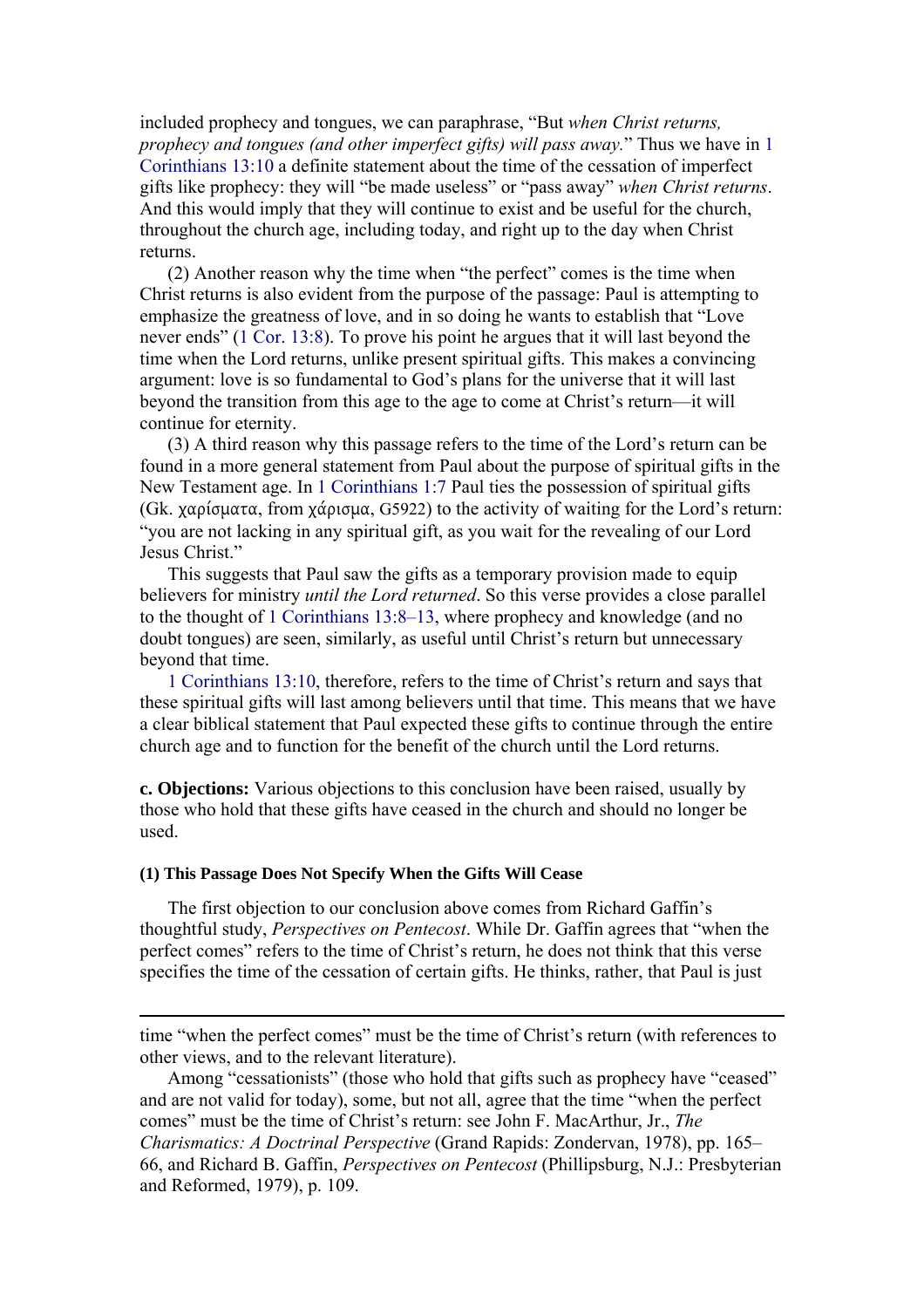viewing "the entire period until Christ's return, without regard to whether or not discontinuities may intervene during the course of this period."<sup>28</sup>

In fact, Gaffin argues, Paul's overall purpose is to emphasize the enduring qualities of faith, hope, and love, especially love, and not to specify the time in which certain gifts will cease. He says:

Paul is not intending to specify the time when any particular mode will cease. What he does affirm is the termination of the believer's present, fragmentary knowledge...when "the perfect" comes. The time of the cessation of prophecy and tongues is an open question so far as this passage is concerned and will have to be decided on the basis of other passages and considerations.<sup>29</sup>

He also says that, in addition to prophecy, tongues, and knowledge, Paul might just as well have added "inscripturation," too—and if he had done this, the list would then have included an element that ceased long before Christ's return. (Inscripturation is the process of writing Scripture.) So, Gaffin concludes, it might be true of some of the others in the list as well.

In response to this objection it must be said that it does not do justice to the actual words of the text. Evangelicals have rightly insisted (and I know that Dr. Gaffin agrees with this) that passages of Scripture are true not only in the main point of each passage, but also in the minor details that are affirmed as well. The main point of the passage may well be that love lasts forever, but another point, and certainly an important one as well, is that verse 10 affirms not just that these imperfect gifts will cease sometime, but that they will cease "*when* the perfect comes." Paul specifies a certain time: "*When the perfect comes* the imperfect will pass away." But Dr. Gaffin seems to claim that Paul is not actually saying this. Yet the force of the words cannot be avoided by affirming that overall theme of the larger context is something else.

In addition, Dr. Gaffin's suggestion does not seem to fit with the logic of the passage. Paul's argument is that it is specifically the coming of "the perfect," which does away with prophecy, tongues, and knowledge, because then there is a new, farsuperior way of learning and knowing things "even as I have been known." But *until* that time, the new and superior way of knowing has not come, and therefore these imperfect gifts are still valid and useful. Finally, it is precarious to put much weight on something we think Paul might have said but in fact did not say. To say that Paul might have included "inscripturation" in this list means that Paul might have written, "When Christ returns, inscripturation will cease." But I cannot believe at all that Paul could have written such a statement, for it would have been false—indeed, a "false prophecy" in the words of Scripture. For "inscripturation" ceased long ago, when the book of Revelation was written by the apostle John.

So Dr. Gaffin's objections do not seem to overturn our conclusions on 1 Corinthians 13:10. If "the perfect" refers to the time of Christ's return, then Paul says that gifts such as prophecy and tongues will cease at that time, and implies therefore that they continue through the church age.

## **(2) "When the Perfect Comes" in 1 Corinthians 13:10 Refers to a Time Earlier Than the Time of the Lord's Return**

Those who make this second objection argue that "when the perfect comes" means one of several different things, such as "when the church is mature" or "when

<sup>28 28.</sup> Richard B. Gaffin, *Perspectives on Pentecost* pp. 109–10.

 $29$  29. Ibid., p. 111.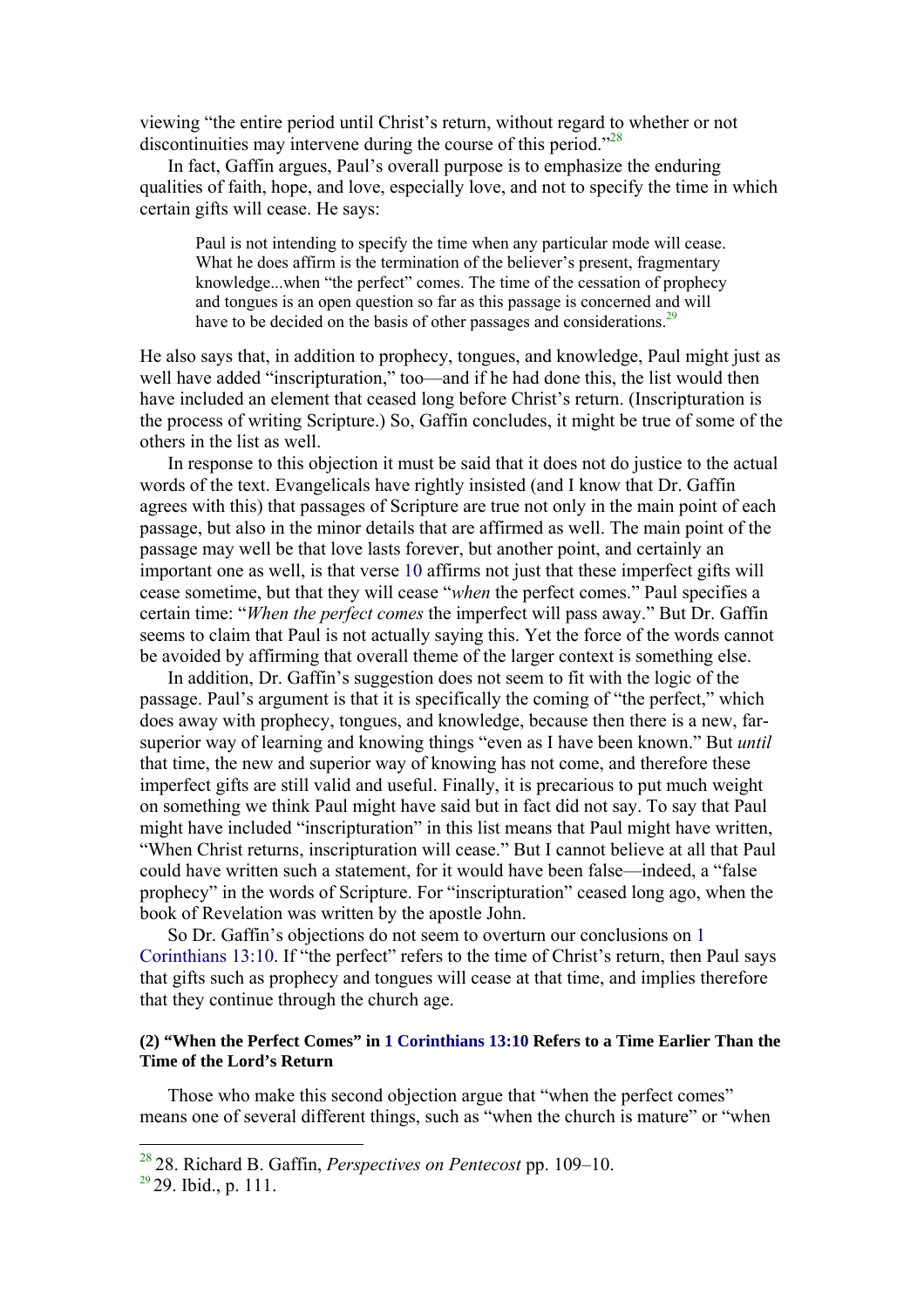Scripture is complete" or "when the Gentiles are included in the church." Probably the most careful statement of this view is found in the book by Robert L. Reymond, *What About Continuing Revelations and Miracles in the Presbyterian Church Today?*30 but another clear statement of a similar position is found in Walter Chantry's book, *Signs of the Apostles*. 31

Chantry's argument depends on the fact that elsewhere in 1 Corinthians the word here translated "perfect" (Gk. τέλειος, G5455) is used to refer to human maturity (1 Cor. 14:20, "in thinking be mature") or to maturity in the Christian life (as in 1 Cor. 2:6). Yet here again we must note that a word does not have to be used to refer to the same thing every time it is used in Scripture—in some cases τέλειος may refer to "mature" or "perfect" manhood, in other cases some other kind of "completeness" or "perfection." The word τέλειος is used in Hebrews 9:11, for example, to refer to the "more perfect tent"—yet we would not therefore conclude that "perfect" in 1 Corinthians 13:10 must refer to a perfect tent. The precise referent of the word must be determined by the individual context, and there, as we have seen, the context indicates that "when the perfect comes" refers to the time of Christ's return.

Dr. Reymond's argument is somewhat different. He reasons as follows (p. 34):

(a) "The imperfect" things mentioned in verses 9–10—prophecy, tongues, and knowledge—are incomplete means of revelation, "all relating to God's making his will known to his church."

(b) "The perfect" in this context must refer to something in the same category as the "imperfect" things.

(c) Therefore "the perfect" in this context must refer to a means of revelation, but a completed one. And this completed means of God's making his will known to his church is Scripture.

(d) Conclusion: "When the perfect comes" refers to the time when the canon of Scripture will be complete.

Reymond notes that he is not saying that "the perfect" refers exactly to the canon of Scripture, but rather to "the completed revelatory process" that resulted in Scripture (p. 32). And in response to the objection that "then we shall see face to face" in verse 12 refers to seeing God face to face, he answers that it may not mean this, but may simply mean seeing "plainly" as opposed to "obscurely" (p. 32).

In response, it may be said that this argument, while careful and consistent in itself, still depends on one prior assumption which is really the point at issue in this whole discussion: the authority of New Testament prophecy and related gifts. Once Reymond assumes that prophecy (and tongues and the kind of "knowledge" mentioned here) are Scripture-quality revelation, the whole argument falls into place. The argument could be recast as follows:

(a) Prophecy and tongues are Scripture-quality revelation.

(b) Therefore this whole passage is about Scripture-quality revelation.

<sup>30 30.</sup> Robert L. Reymond, *What About Continuing Revelations and Miracles in the Presbyterian Church Today?* (Phillipsburg, N.J.: Presbyterian and Reformed, 1977), pp. 32–34. Kenneth L. Gentry, Jr., *The Charismatic Gift of Prophecy: A Reformed Analysis* (Memphis, Tenn.: Whitefield Seminary Press, 1986), pp. 31–33, lists both this view and the view of Dr. Gaffin (see objection 1, above) as acceptable options. See also the entries under Robert Thomas, Victor Budgen, and Thomas Edgar in the bibliography to chapter 53, pp. 1084–87.

<sup>31 31.</sup> Walter J. Chantry, *Signs of the Apostles* pp. 50–52.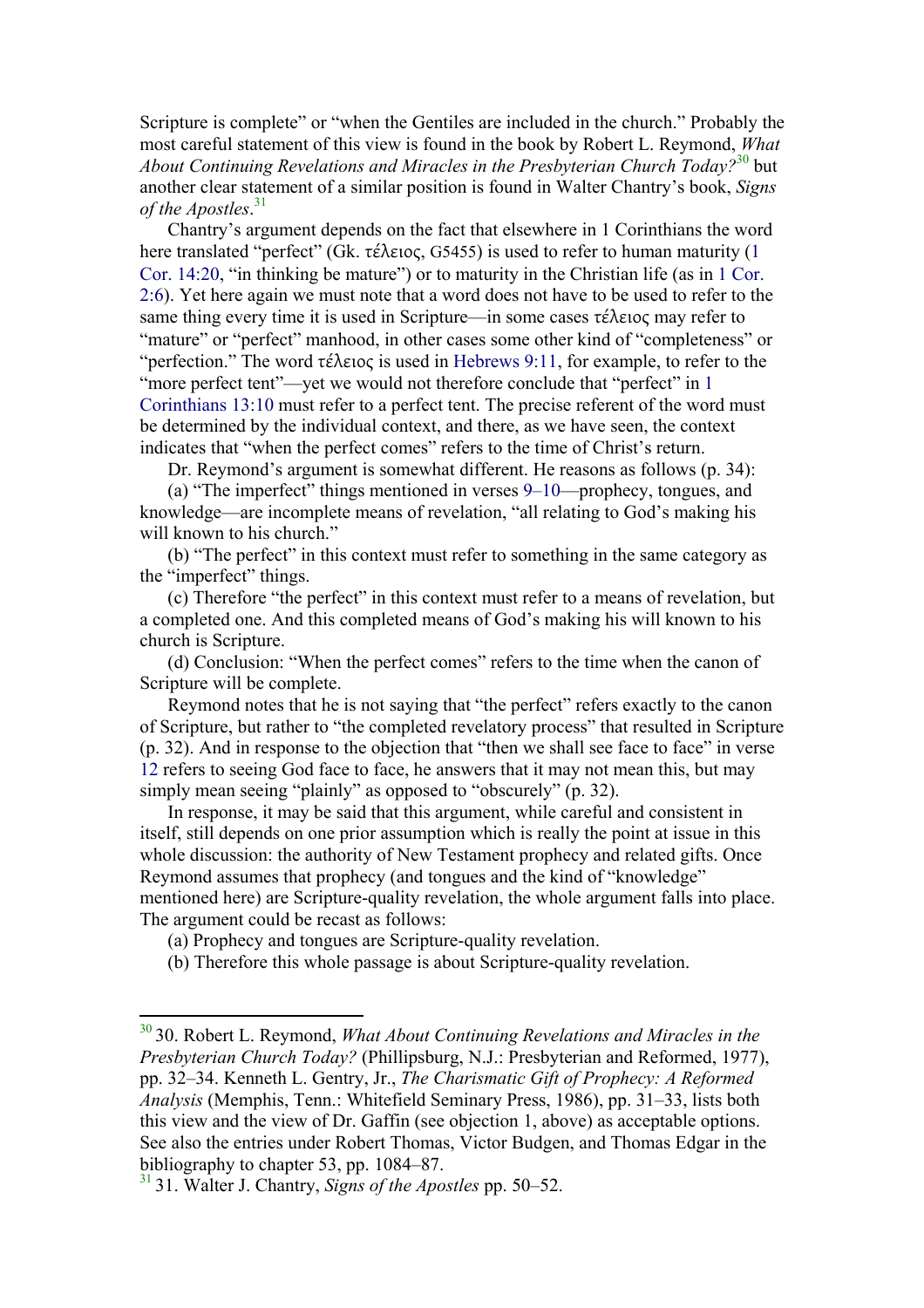(c) Therefore "the perfect" refers to the perfection or completion of Scripturequality revelation, or the completion of Scripture.

In such an argument the initial assumption determines the conclusion. However, before this assumption can be made, it needs to be demonstrated from an inductive analysis of the New Testament texts on prophecy.<sup>32</sup> Yet, to my knowledge, no such inductive demonstration of the Scripture-quality authority of New Testament congregational prophecy has been made.

Moreover, there are some other factors in the text of 1 Corinthians 13:8–13 that are hard to reconcile with Reymond's position. The regular Old Testament usage of seeing "face to face" as an expression not just for seeing clearly but for *personally* seeing God (see above) remains unexplained. And the fact that Paul includes himself in the expressions "Then *we* shall see face to face" and "Then I shall know even as I have been known" make it difficult to view these as references to the time of the completion of Scripture. Does Paul really think that when the other apostles finally finish their contributions to the New Testament he will suddenly gain such a remarkable change in his knowledge that he will know as he has been known, and will go from seeing in a mirror dimly to seeing face to face?

In addition to the views of Reymond and Chantry, there have been other attempts to see "when the perfect comes" as some time before Christ's return, but we will not treat them in detail here. Such views all break down at verse 12, where Paul implies that believers will see God "face to face" "when the perfect comes." This cannot be been said about the time suggested in any of these other proposals.

The proposal about the completion of the canon of New Testament Scripture (the group of writings that came to be included in the New Testament) also fails to fit Paul's purpose in the context. If we take A.D. 90 as the approximate date of the writing of Revelation, the last New Testament book written, then the end of the writing of Scripture came about thirty-five years after Paul wrote 1 Corinthians (about A.D. 55). But would it be persuasive to argue as follows: "We can be sure that love will never end, for we know that it will last more than thirty-five years"? This would hardly be a convincing argument. The context requires rather that Paul be contrasting this age with the age to come, and saying that love will endure into eternity.<sup>33</sup> In fact, we see a similar procedure elsewhere in 1 Corinthians. When Paul wants to demonstrate the eternal value of something, he does this by arguing that it will last beyond the day of the Lord's return (cf, 1 Cor. 3:13–15; 15:51–58). By contrast, prophecy and other gifts will not last beyond that day.

Finally, these proposals fail to find any support in the immediate context. Whereas Christ's return is mentioned clearly in verse 12, no verse in this section mentions anything about the completion of Scripture or a collection of the books of the New Testament or the inclusion of the Gentiles in the church or the "maturity" of the church (whatever that means—is the church really mature even today?). All of these suggestions bring in new elements not found in the context to replace the one

 $32$  32. See chapter 53, pp. 1049–61, for a fuller discussion of the gift of prophecy; also Wayne Grudem, *The Gift of Prophecy in the New Testament and Today*.<br><sup>33</sup> 33. Some argue that faith and hope will not endure in heaven, so 1 Cor. 13:13 only

means that faith and hope last until, not beyond, Christ's return. However, if faith is dependence on God and trust in him, and if hope is a confident expectation of future blessings to be received from God, then there is no reason to think that we will cease to have faith and hope in heaven. (See Carson's good discussion of faith, hope, and love as "eternally permanent virtues" in *Showing the Spirit* pp. 74–75.)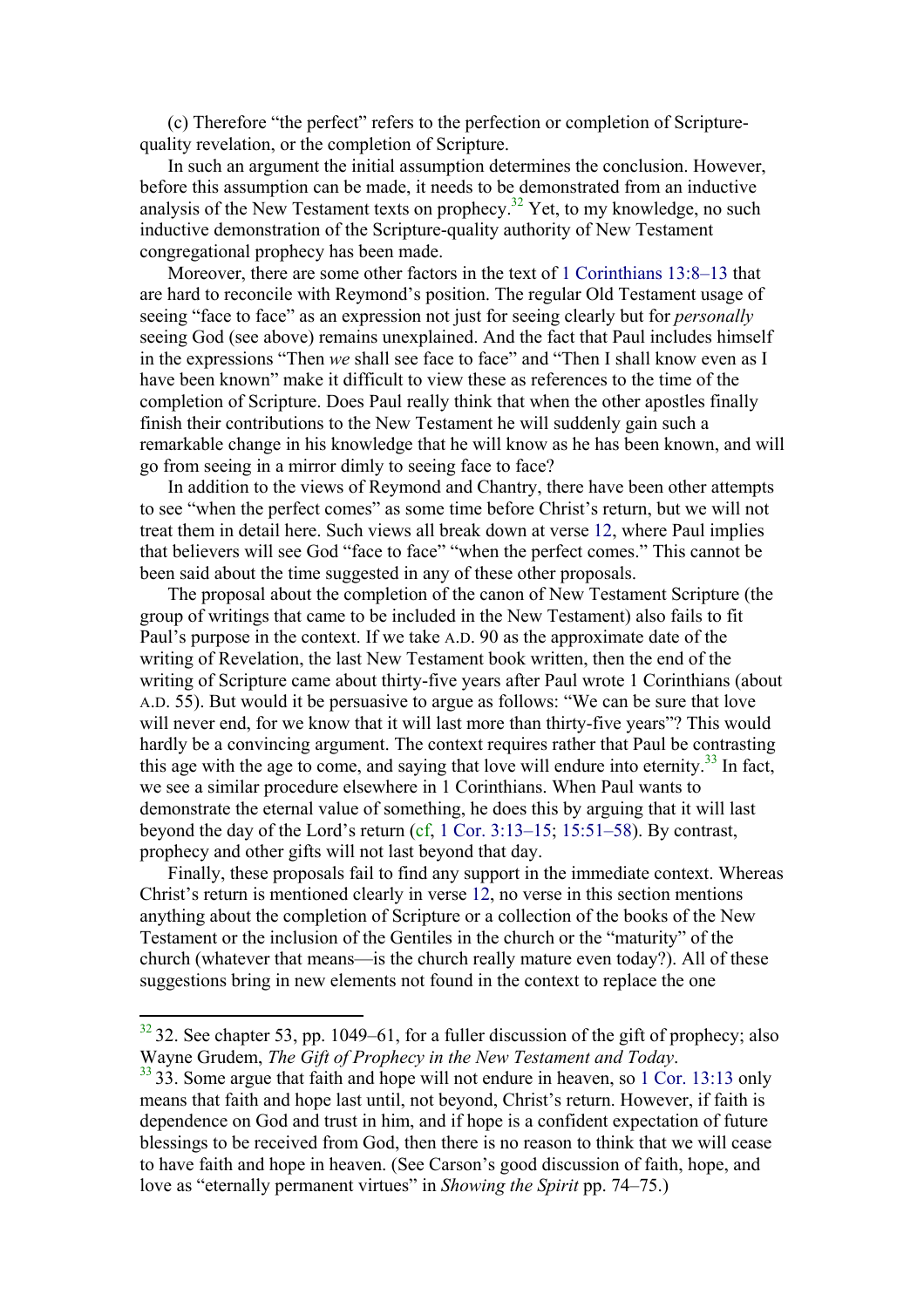element—Christ's return—which clearly is right there in the context already. In fact, Richard Gaffin, who himself holds that the gift of prophecy is not valid for today, nevertheless says that the "perfect" in verse 10 and the "then" in verse 12 "no doubt refer to the time of Christ's return. The view that they describe the point at which the New Testament canon is completed cannot be made credible exegetically."<sup>34</sup>

Dr. D. Martyn Lloyd-Jones observes that the view that makes "when the perfect comes" equal the time of the completion of the New Testament encounters another difficulty:

It means that you and I, who have the Scriptures open before us, know much more than the apostle Paul of God's truth....It means that we are altogether superior...even to the apostles themselves, including the apostle Paul! It means that we are now in a position in which..."we know, even as also we are known" by God...indeed, there is only one word to describe such a view, it is nonsense.<sup>35</sup>

John Calvin, referring to 1 Corinthians 13:8–13, says, "It is stupid of people to make the whole of this discussion apply to the intervening time.<sup>356</sup>

## **2. Would the Continuation of Prophecy Today Challenge the Sufficiency of Scripture?**

**a. The Authority of the Gift of Prophecy:** Those who take a "cessationist" view argue that once the last New Testament book was written (probably the book of Revelation around A.D. 90), there were to be no more "words of God" spoken or written in the church. This is especially relevant for the gift of prophecy, according to the cessationist position, because from that point on *Scripture* was the complete and sufficient source of God's words for his people. To add any more words from continuing prophetic utterances would be, in effect, either to add to Scripture or to compete with Scripture. In both cases, the sufficiency of Scripture itself would be challenged, and, in practice, its unique authority in our lives compromised.

Now *if* New Testament congregational prophecy was like Old Testament prophecy and New Testament apostolic words in its authority, then this cessationist objection would indeed be true. *If* prophets today, for example, spoke words that we knew were the very words of God, then these words *would be* equal to Scripture in authority, and we *would be* obligated to write them down and add them to our Bibles whenever we heard them. But if we are convinced that God stopped causing Scripture to be written when the book of Revelation was completed, then we have to say that *this* kind of speech, uttering the very words of God, cannot happen today. And any claims to have "new" Scripture, "new" words of God, must be rejected as false.

This question is very important, because the claim that New Testament congregational prophecy had authority equal to Scripture is the basis of many cessationist arguments. Yet it must be noted that noncessationists themselves do not

<sup>&</sup>lt;sup>34</sup> 34. Gaffin, *Perspectives* p. 109; cf. Max Turner, "Spiritual Gifts Then and Now," *Vox Evangelica* 15 (1985), p. 38.

<sup>35 35.</sup> D. Martyn Lloyd-Jones, *Prove All Things* ed. by Christopher Catherwood (Eastbourne, England: Kingsway, 1985), pp. 32–33.

<sup>&</sup>lt;sup>36</sup> 36. John Calvin, *The First Epistle of Paul the Apostle to the Corinthians* trans. by J.W. Fraser, ed. by D.W. Torrance and T.F. Torrance (Grand Rapids: Eerdmans, 1960), p. 281 (on 1 Cor. 13:10).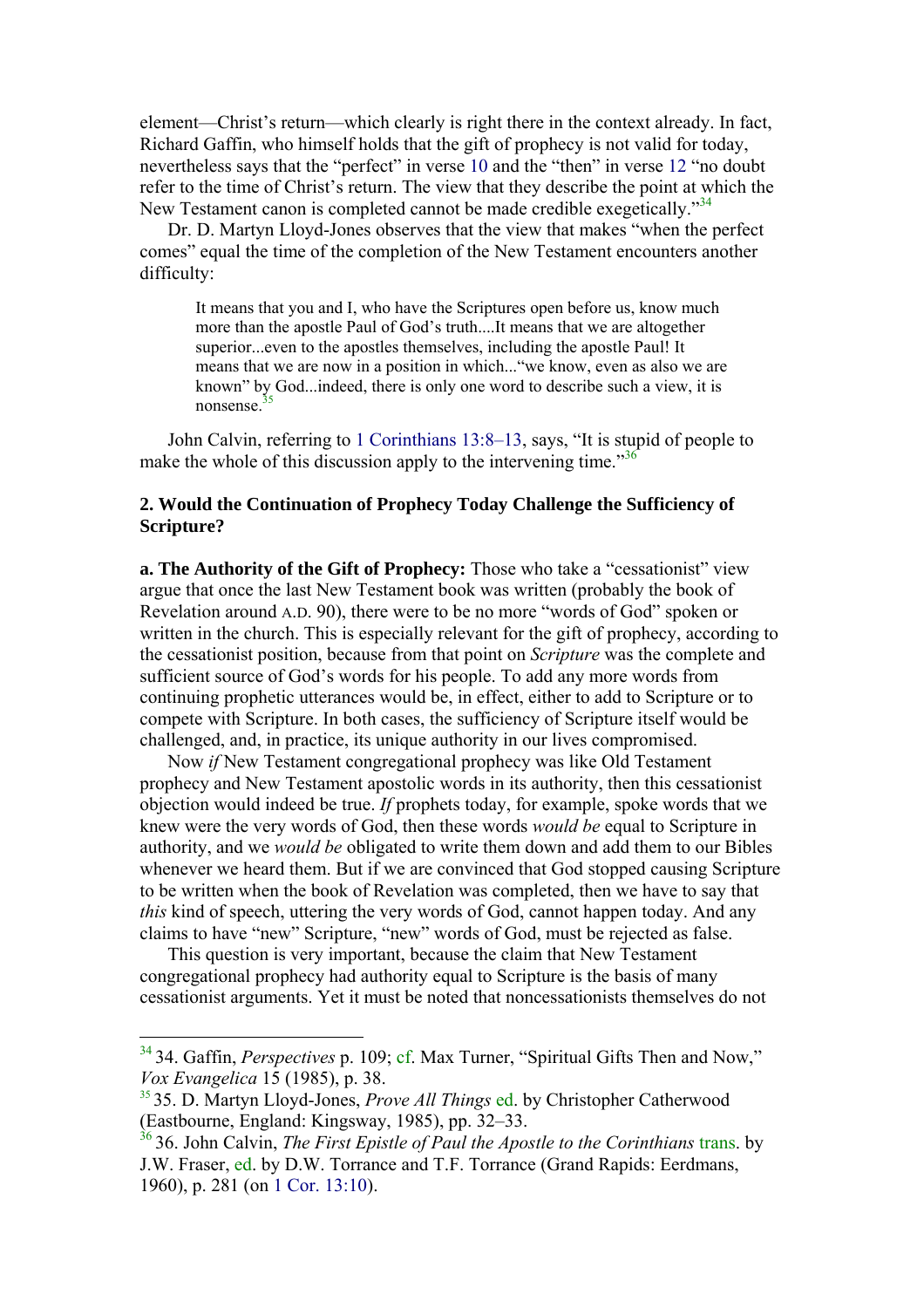seem to view prophecy that way. George Mallone writes, "To my knowledge no noncessationist in the mainstream of Christianity claims that revelation today is equal with Scripture."<sup>37</sup> Perhaps it would be good for those arguing against continuing prophecy today to give a more sympathetic hearing to the most responsible charismatic writers, simply for the purpose of being able to respond to something that charismatics *actually believe* (even if not always expressed in theologically precise form), instead of responding to something that cessationists say that charismatics believe or say that charismatics should believe.

Furthermore, aside from the question of current practice or belief, I have argued extensively elsewhere that ordinary congregational prophecy in New Testament churches did *not* have the authority of Scripture.<sup>38</sup> It was not spoken in words that were the very words of God, but rather in merely human words. And because it has this lesser authority, there is no reason to think that it will not continue in the church until Christ returns. It does not threaten or compete with Scripture in authority but is subject to Scripture, as well as to the mature judgment of the congregation.

**b. The Question of Guidance:** Another objection is sometimes raised at this point. Some will argue that even if those who use the gift of prophecy today *say* that it does not equal Scripture in authority, *in fact* it functions in their lives to compete with or even replace Scripture in giving guidance concerning God's will. Thus, prophecy today, it is said, challenges the doctrine of the sufficiency of Scripture for guidance in our lives.

Here it must be admitted that many mistakes have been made in the history of the church. John MacArthur points to the way in which the idea of further revelations has given rise to many heretical movements in the church.<sup>39</sup>

But here the question must be, Are abuses *necessary* to the functioning of the gift of prophecy? If we are to argue that mistakes and abuses of a gift make the gift itself invalid, then we would have to reject Bible teaching too (for many Bible teachers have taught error and started cults), and church administration as well (for many church leaders have led people astray), and so forth. The *abuse* of a gift does not mean that we must prohibit the *proper use* of the gift, unless it can be shown that there cannot be proper use—that *all* use has to be abuse.<sup>40</sup>

<sup>37 37.</sup> George Mallone, ed., *Those Controversial Gifts* (Downers Grove, Ill.: InterVarsity Press, 1983), p. 21.

 $38\frac{38}{38}$ . For further discussion of the authority of the gift of prophecy, see chapter 53, pp. 1049–61. See also Wayne Grudem, *The Gift of Prophecy in 1 Corinthians*; Wayne Grudem, *The Gift of Prophecy in the New Testament and Today*; D.A. Carson, *Showing the Spirit: A Theological Exposition of 1 Corinthians 12–14* pp. 91–100; Graham Houston, *Prophecy: A Gift For Today?* (Downers Grove, Ill.: InterVarsity Press, 1989). (Alternative views are noted in the discussion in chapter 53; see esp. the book by Richard Gaffin, *Perspectives on Pentecost*.)

<sup>39 39.</sup> John F. MacArthur, Jr., *The Charismatics: A Doctrinal Perspective* chapters 2– 6; see esp. pp. 27ff. MacArthur has expanded his criticisms in an updated edition, *Charismatic Chaos* (Grand Rapids: Zondervan, 1992), pp. 47–84. A thoughtful and extensive critique of MacArthur is found in Rich Nathan, *A Response to Charismatic Chaos* (Anaheim, Calif.: Association of Vineyard Churches, 1993).

 $40$  40. Some may object that prophecy has more potential for abuse than other gifts because the idea that God can reveal things to people today (in prophecies) inevitably leads to competition with the authority of Scripture. In response, three points can be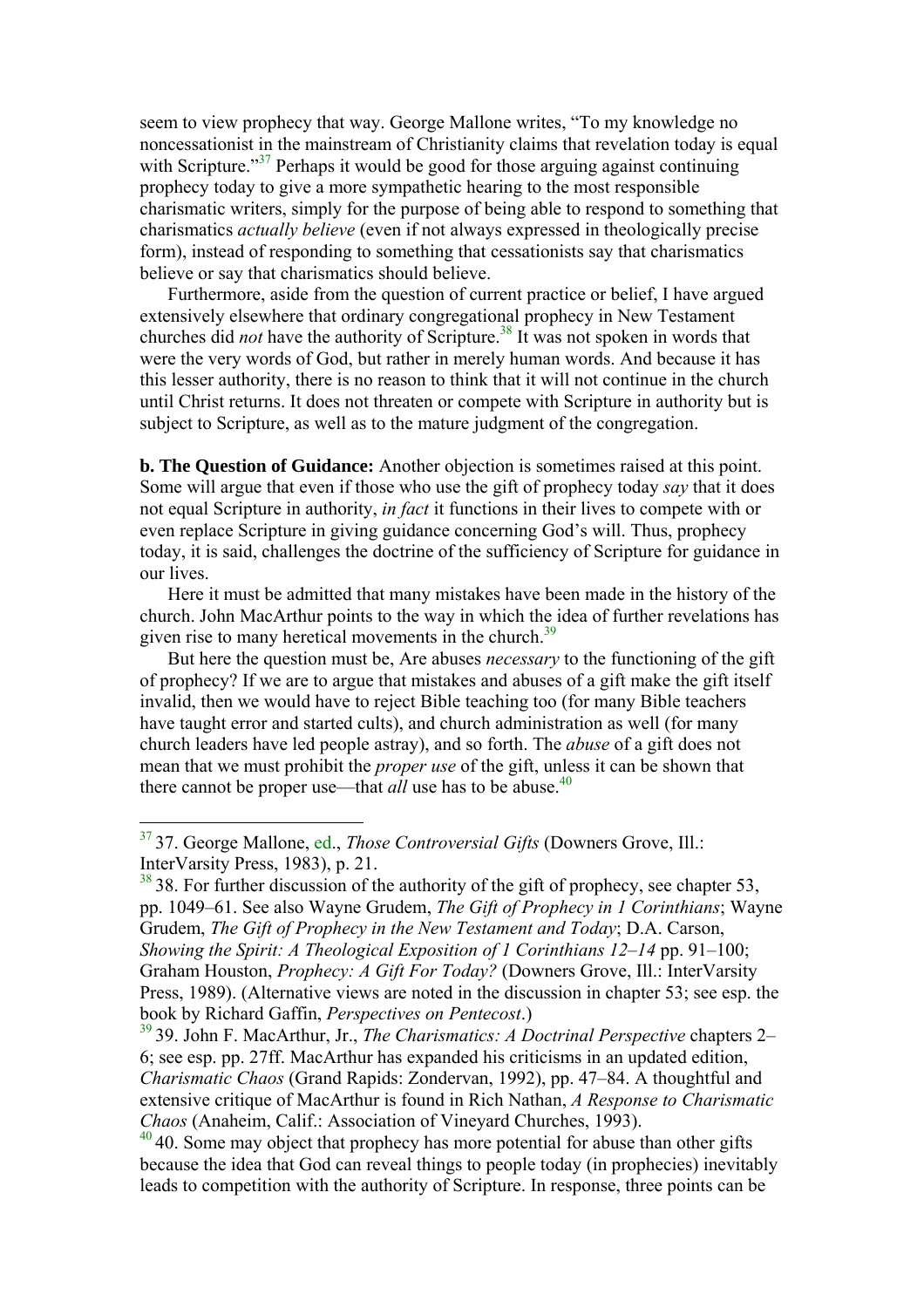Moreover, specifically with respect to guidance, it is good to note how cautious many in the charismatic movement are about the use of prophecy to give specific guidance. Several quotations will illustrate this point.

Michael Harper (Church of England):

Prophecies which tell other people what they are to do—are to be regarded with great suspicion. $41$ 

Dennis and Rita Bennett (American Episcopalians):

We should also be careful of personal, directive prophecy, especially outside the ministry of a mature and submitted man of God. Unrestrained "personal prophecy" did much to undermine the movement of the Holy Spirit which began at the turn of the century....Christians are certainly given words for one another "in the Lord"...and such words can be most refreshing and helpful, but there must be a witness of the Spirit on the part of the person receiving the words, and extreme caution should be used in receiving any alleged directive or predictive prophecy. Never undertake any project simply because you were told to by presumed prophetic utterance or interpretation of tongues, or by a presumed word of wisdom, or knowledge. Never do something just because a friend comes to you and says: "The Lord told me to tell you to do thus and thus." If the Lord has instructions for you, He will give you a witness in your own heart, in which case the words coming from a friend...will be a confirmation to what God *has already been* showing you. Your guidance must also agree with Scripture....<sup>42</sup>

## Donald Gee (Assemblies of God):

 $\overline{a}$ 

[There are] grave problems raised by the habit of giving and receiving personal "messages" of guidance through the gifts of the Spirit....The Bible gives a place for such direction from the Holy Spirit....But it must be kept in proportion. An examination of the Scriptures will show us that as a matter of fact the early Christians did *not* continually receive such voices from heaven.

made: (1) Teaching on the fallible nature of all contemporary prophecies has not been as extensive as needed to prevent abuse, especially at the popular level, among groups that allow prophecy today. Therefore there has been more misuse of prophecy than there should have been. Even where strong cautions have been proclaimed, there has seldom been an explanation of how prophecy can be from God but still not equal to God's words in authority—that is, very few Pentecostal or charismatic writers have explained prophecy as a *human* report of something that God has spontaneously brought to mind (the view which I defend in chapter 53, pp. 1049–61). (However, see the helpful cautions from several charismatic writers in the following paragraphs in the text above.) (2) It is simply not true that teaching a congregation that prophecy must always be *subject* to Scripture inevitably leads people to exalt prophecies *above* Scripture. This will happen where such teaching is neglected, not where it is propagated. (3) If the Bible indeed teaches that prophecy can be expected to continue today in a form that does not challenge scriptural authority, then we are not free to reject it because we recognize a potential for abuse. (Other gifts have potential for abuse in other areas.) Rather, we should encourage the gift and do our best to guard against abuse.

41 41. Michael Harper, *Prophecy: A Gift for the Body of Christ* (Plainhill, N.J.: Logos, 1964), p. 26.

42 42. Dennis and Rita Bennett, *The Holy Spirit and You* p. 107.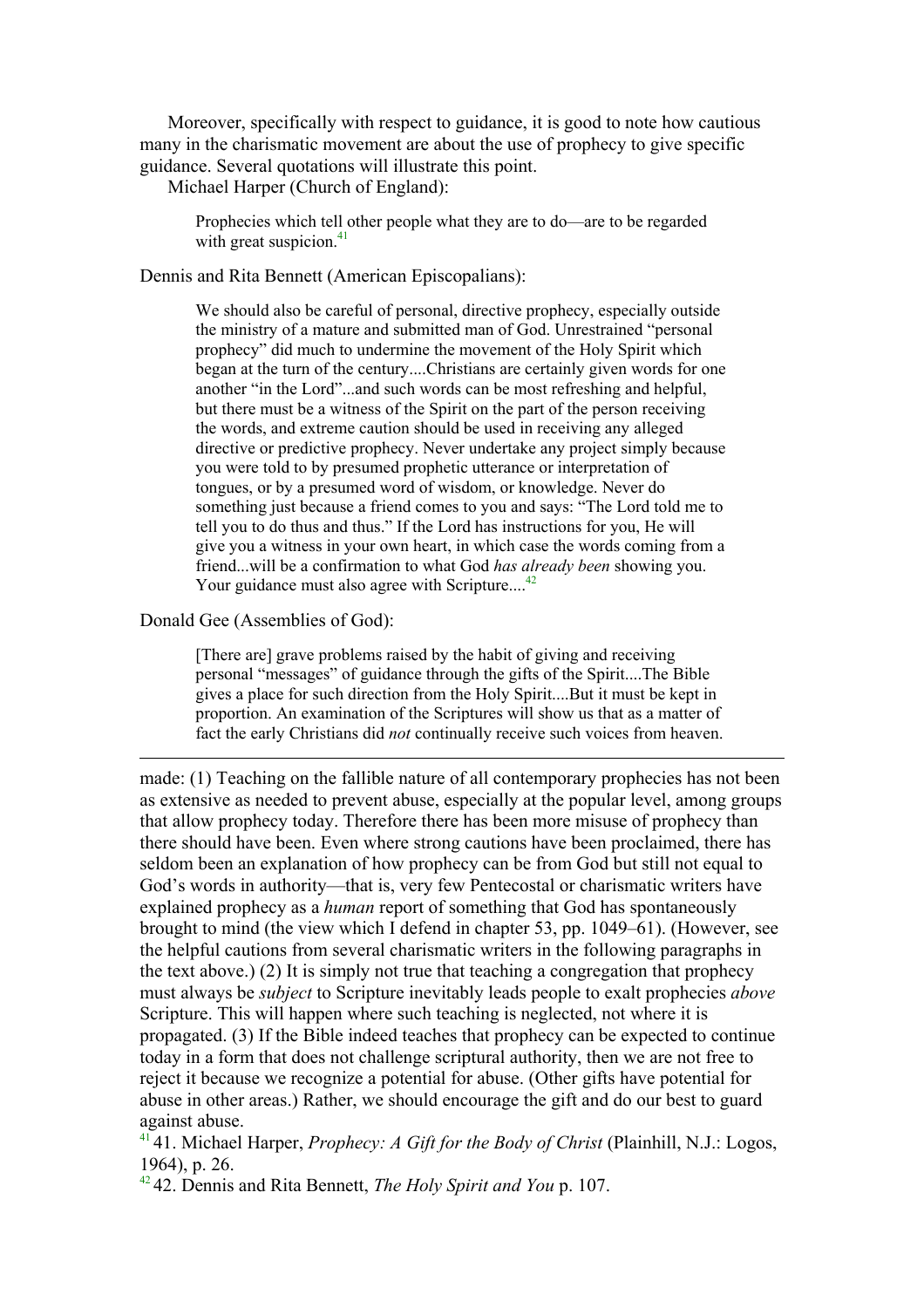In most cases they made their decisions by the use of what we often call "sanctified common-sense" and lived quite normal lives. Many of our errors where spiritual gifts are concerned arise when we want the extraordinary and exceptional to be made the frequent and habitual. Let all who develop excessive desire for "messages" through the gifts take warning from the wreckage of past generations as well as of contemporaries....The Holy Scriptures are a lamp unto our feet and a light unto our path.<sup>43</sup>

On the other hand, even among very Reformed cessationists, there is a willingness to admit some kind of continuing "illumination" by the Holy Spirit in believers' lives. For example, Westminster Seminary professor Richard Gaffin says,

Often, too, what is seen as prophecy is actually a spontaneous, Spirit-worked application of Scripture, a more or less sudden grasp of the bearing that biblical teaching has on a particular situation or problem. All Christians need to be open to these more spontaneous workings of the Spirit.<sup>44</sup>

And Robert Reymond defines *illumination* as "the Holy Spirit's enabling of Christians generally to understand, to recall to mind, and to apply the Scriptures they have studied. $^{1,45}$ 

But if these writers will allow for the present activity of the Holy Spirit enabling Christians to "understand" or "recall to mind" or "apply" or "grasp" the teachings of Scripture, then there does not seem to be such a great difference in principle between what they are *saying* and what many in the charismatic movement are *doing* (even though there will probably be some remaining differences over the precise way guidance functions—yet this is not so much a difference about prophecy as about guidance generally, and particularly the way guidance from Scripture relates to guidance from advice, counsel, conscience, circumstances, sermons, etc.). The larger point is that what Gaffin and Reymond here call "illumination," the New Testament seems to call a "revelation," and what they would call a spoken report of such illumination, the New Testament seems to call a "prophecy."

So I wonder if there may be room for more joint theological reflection in this area. Charismatics need to realize that cessationists are skeptical about the scope and frequency of such "illumination," whether it is right to call it New Testament prophecy, whether it really does have value for the church, and whether it should be sought after. And cessationists need to realize that their own highly developed and carefully formulated doctrine of the sufficiency of Scripture in guidance is not usually shared or even understood by much of evangelicalism, including those in the charismatic movement. Nevertheless, perhaps the Reformed idea of "illumination" allows for what is happening in prophecy today, and may provide a way of understanding it that is not seen as challenging the sufficiency of Scripture.

What shall we conclude then about the relationship between the gift of prophecy and the sufficiency of Scripture? We must say that we appreciate the desire of the cessationists to protect the uniqueness of Scripture and not to allow anything to compete with the authority of Scripture in our lives. We also must be thankful for the desire of cessationists that Christians understand and follow sound principles of guidance in their daily lives, and not get off into an area of excessive subjectivism that

<sup>43 43.</sup> Donald Gee, *Spiritual Gifts in the Work of Ministry Today* (Springfield, Mo.: Gospel Publishing House, 1963), pp. 51–52.

<sup>44 44.</sup> Gaffin, *Perspectives* p. 120.

<sup>45 45.</sup> Reymond, *What About . . .?* pp. 28–29.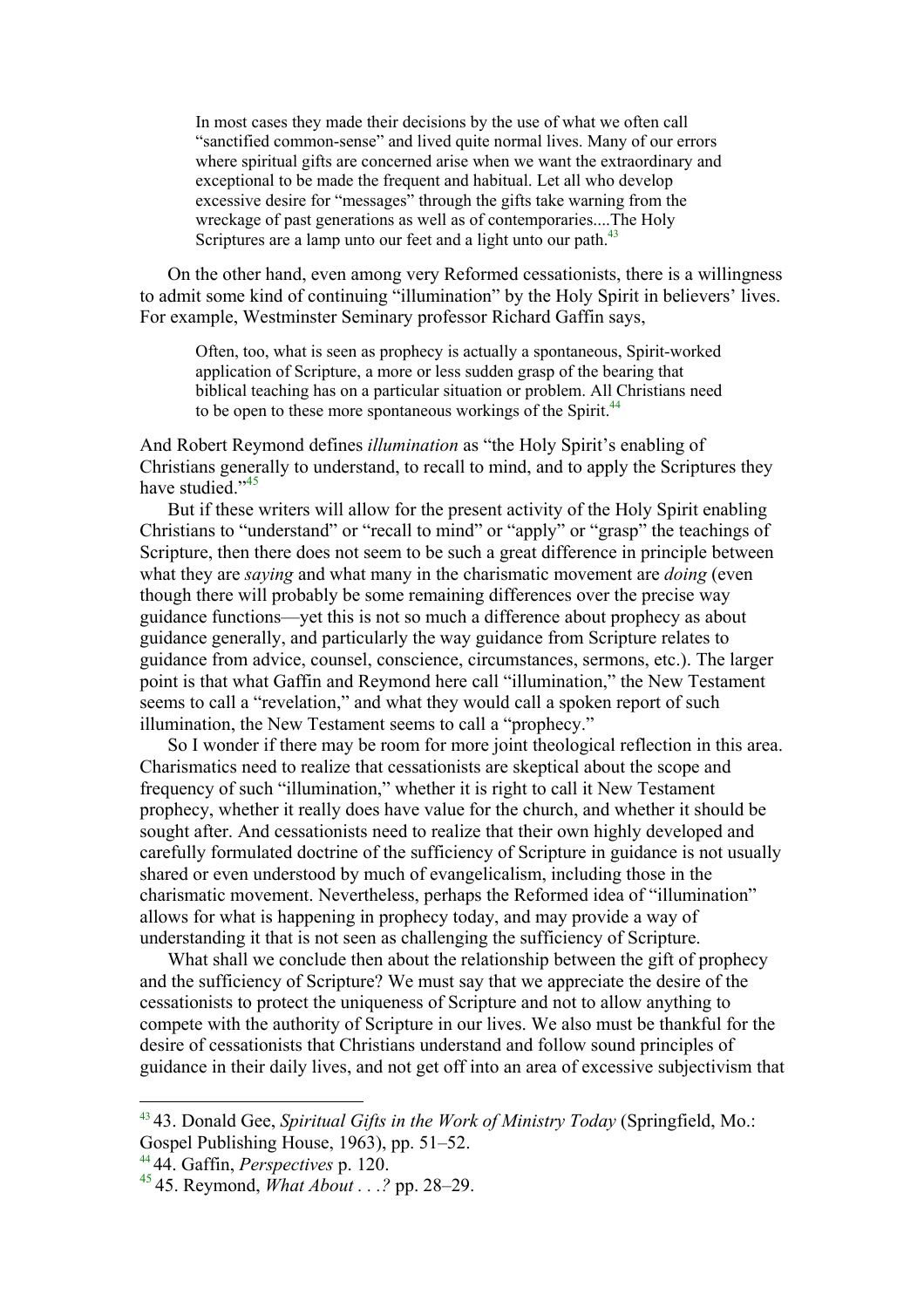does not have the controls of Scripture attached to it. On the other hand, there is certainly a danger that comes with the cessationist viewpoint if it is wrong here. It is the very real danger of opposing something that God is doing in the church today and failing to give him glory for that work. God is jealous for his works and seeks glory from them for himself, and we must continually pray not only that he would keep us from endorsing error, but also that he would keep us from opposing something that is genuinely from him.

#### **3. Were Miraculous Gifts Limited to the Apostles and Their Companions?**

Another cessationist argument is that miraculous gifts were limited to the apostles and their close companions. Since I have discussed this argument at length in chapter 17, I will not repeat the discussion here.<sup>46</sup>

## **4. Did Miraculous Gifts Only Accompany the Giving of New Scripture?** Another objection is to say that miraculous gifts accompanied the giving of Scripture, and since there is no new Scripture given today, we should expect no new miracles today.

But in response to that it must be said that this is not the only purpose for miraculous gifts. As we noted in chapter 17, miracles have several other purposes in Scripture: (1) they authenticate the gospel message throughout the church age; (2) they give help to those in need, and thereby demonstrate God's mercy and love; (3) they equip people for ministry; and (4) they glorify God. $47$ 

We should also note that not all miracles accompany the giving of additional Scripture. For example, the ministries of Elijah and Elisha were marked by several miracles in the Old Testament, but they wrote no books or sections of the Bible. In the New Testament, there were many occurrences of miracles that were not accompanied by the giving of Scripture. Both Stephen and Philip in the book of Acts worked miracles but wrote no Scripture. There were prophets who wrote no Scripture in Caesarea (Acts 21:4) and Tyre (Acts 21:9–11) and Rome (Rom. 12:6) and Thessalonica (1 Thess. 5:20–21) and Ephesus (Eph. 4:11) and the communities to which 1 John was written (1 John 4:1–6). There were apparently many miracles in the churches of Galatia (Gal. 3:5). There were many miraculous things occurring at Corinth (1 Cor. 12:8–10), but in 1 Corinthians 14:36 Paul denies that any Scripture has come forth from the Corinthian church.<sup>48</sup> And James expects that healing will occur at the hands of the elders in all the churches to which he writes (see James 5:14–16).

# **5. Is It a Historical Fact That Miraculous Gifts Ceased Early in the History of**

**the Church?** Some cessationists have argued that miraculous gifts in fact ceased when the apostles died, because the purpose of miracles was to give authentication to the apostles. For this reason, it is argued, there should be no miraculous gifts today. B.B. Warfield argued this extensively in his book, *Counterfeit Miracles*. 49

 $46$  46. See chapter 17, pp. 361–68, for a discussion of the question of whether miraculous gifts were limited to the apostles and their close companions.

<sup>&</sup>lt;sup>47</sup> 47. See chapter 17, pp. 359–61, for a discussion of these purposes for miracles.<br><sup>48</sup> 48. See chapter 53, p. 1054, for a discussion of 1 Cor. 14:36.

 $49$  49. London: Banner of Truth, 1972 (reprint of 1918 edition). It should be noted that Warfield's argument, though frequently quoted, is really a historical survey, not an analysis of biblical texts. Moreover, Warfield's purpose was not to refute any use of spiritual gifts among Christians like those in much of the charismatic movement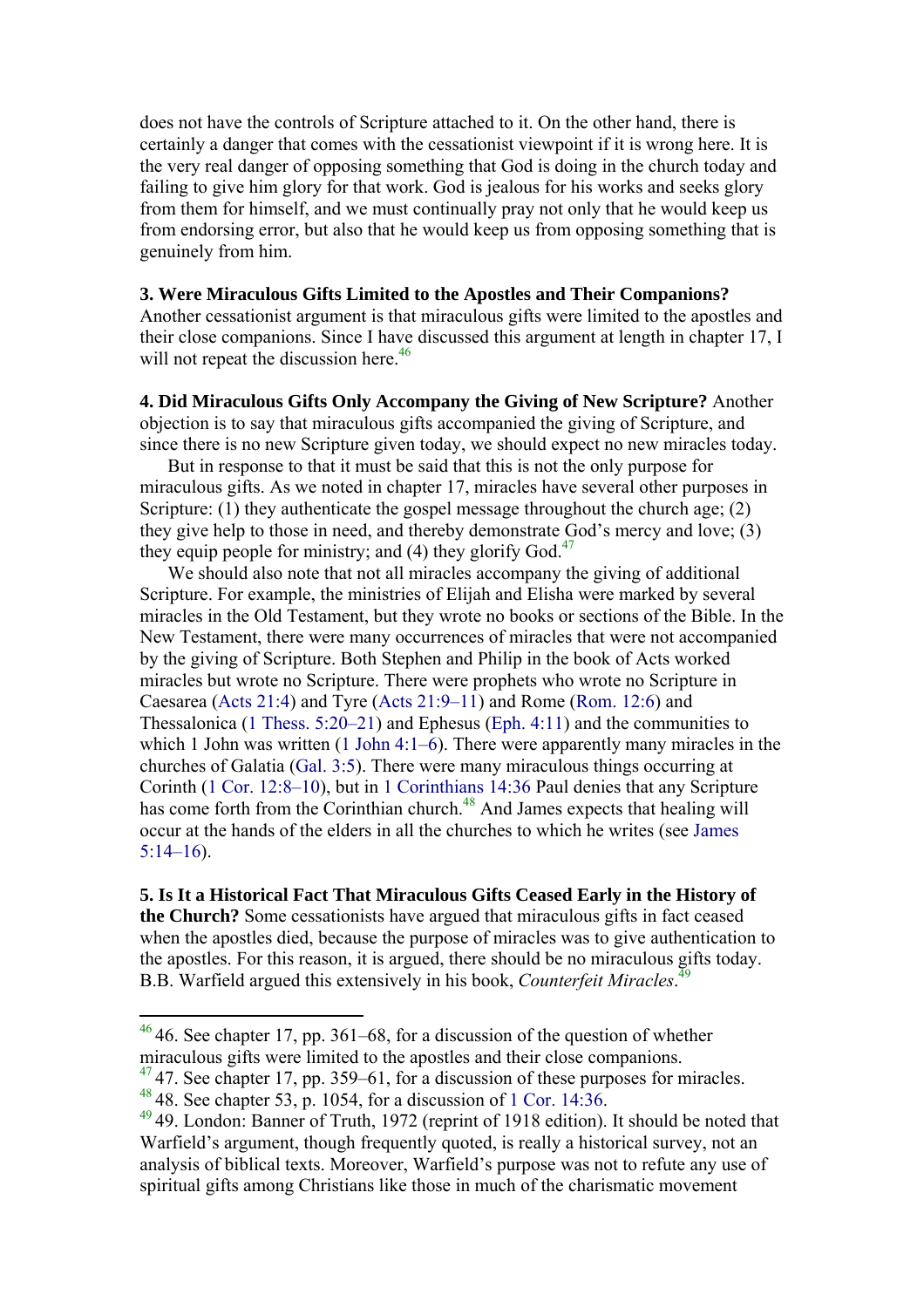In response, it must be said first that the premise just stated is very doubtful on historical grounds. There is increasing historical evidence<sup>50</sup> that miraculous gifts were occurring throughout the history of the church in greater or lesser degree, even when exaggerated or evidently spurious claims are discounted. Healings and other kinds of miraculous answers to prayer are often recorded. There were also people claiming to be prophets throughout the history of the early church—the problem was that too often they misunderstood their gift, or others misunderstood it, so that their utterances were (mistakenly) treated like actual words of God. Sometimes they would be tolerated, and sometimes they were too much of a threat to the established leadership of the churches and they would begin splinter groups—tragically, no longer under the restraining and evaluating authority of the established churches. Then too, others may have had "revelations" given to them which they then did not express, or simply

today, whose doctrine (on all matters other than spiritual gifts) and whose church affiliation put them in the mainstream of evangelical Protestantism. Warfield rather was refuting the spurious claims to miracles which had come from some branches of Roman Catholicism at various periods in the history of the church, and from various heretical sects (Warfield includes discussion of the followers of Edward Irving [1792– 1834], who strayed into eccentric teachings and was excommunicated from the Church of Scotland in 1833). It is open to question whether modern-day cessationists are right to claim Warfield's support when opposing something which is far different in doctrine and life from that which Warfield himself opposed.

 $\overline{a}$ 

 $50$  50. Warfield's position has come in for criticism from recent evangelical studies: see Max Turner, "Spiritual Gifts Then and Now," *Vox Evangelica* 15 (1985), pp. 41– 43, with notes to other literature; Donald Bridge, *Signs and Wonders Today* (Leicester: Inter-Varsity Press, 1985), pp. 166–77; and Ronald A. Kydd, *Charismatic Gifts in the Early Church* (Peabody, Mass.: Hendriksen, 1984). Significant evidence of miraculous gifts in early church history is found in Eusebius A. Stephanou, "The Charismata in the Early Church Fathers," *The Greek Orthodox Theological Review* 21:2 (Summer, 1976), pp. 125–46.

A broad-ranging but popularly written study of the history of miraculous gifts in the church is found in Paul Thigpen, "Did the Power of the Spirit Ever Leave the Church?" *Charisma* 18:2 (Sept. 1992), pp. 20–28. Most recently, see Jon Ruthven, *On the Cessation of the Charismata: The Protestant Polemic on Post-Biblical Miracles* (Sheffield: Sheffield University Academic Press, 1993); this is a revision and expansion of the author's Ph.D. dissertation responding to the arguments of cessationists from Warfield to the present.

The argument from church history can be turned the other way by an analysis of events from about 1970 to the present. Church growth analysts tell us that Pentecostal and charismatic churches, which encourage miraculous gifts, are experiencing growth unprecedented in the history of the church. Fuller Seminary professor C. Peter Wagner says, "While back in 1945 Pentecostals/charismatics could count only sixteen million members worldwide, by 1975 they had grown to ninety-six million and then ten years later in 1985 they numbered an astounding 247 million. I am not aware of any non-political, non-militaristic voluntary association which has grown at that rate in all of human history" ("Exploring the Supernatural Dimensions of Church Growth," *Global Church Growth* [Oct.-Dec., 1988], p. 3). (By way of comparison, if the world population was 5 billion, the 1985 figure of 247 million constituted 5 percent of the population of the world.)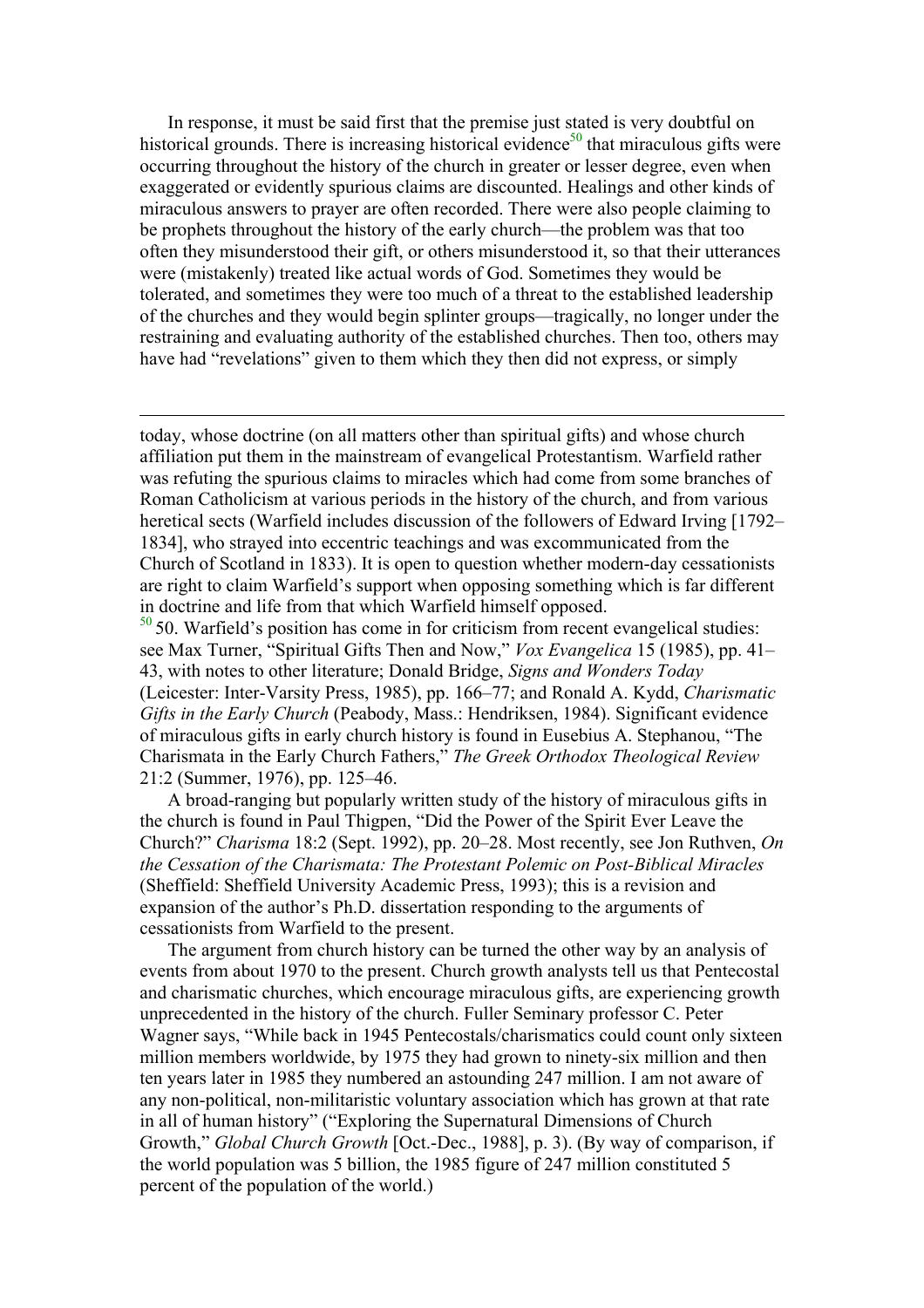included without comment in a prayer, or in a sermon or word of exhortation, or in the writing of a hymn or some devotional literature. $51$ 

It should also be clear that when Paul said, "When the perfect comes, the imperfect will pass away" (1 Cor. 13:10), he was not saying anything about the relative *frequency* of miraculous gifts in the history of the church. That would be subject to much variation depending on the spiritual maturity and vitality of the church in various periods, the degree to which these gifts were sought as a blessing or rejected as a heresy, the frequency with which the meetings of the church normally made provision for the exercise of these gifts, the degree to which the nature of these gifts was correctly understood, and, over all of this, the Holy Spirit's sovereign work in distributing gifts to the church.

What Paul is speaking about, however, is the total and final abolition of these gifts that is to be brought about by divine initiative at the return of Christ. And he is saying that he thinks that until the time of the return of Christ these gifts will at least to some extent remain available for use, and the Holy Spirit will continue to distribute these gifts to people. Calvin notes the abundance of spiritual gifts in Paul's day and then comments (on 1 Cor. 14:32):

Today we see our own slender resources, our poverty in fact; but this is undoubtedly the punishment we deserve, as the reward for our ingratitude. For God's riches are not exhausted, nor has His liberality grown less; but we are not worthy of His largess, or capable of receiving all that He generously gives. $52$ 

#### **6. Are Miraculous Gifts Today the Same As the Miraculous Gifts in Scripture?**

Yet another objection to the continuation of miracles today is to say that the alleged miracles today are not like the miracles in Scripture because they are far weaker and often are only partially effective. In response to this objection we must ask whether it really matters whether the miracles today are exactly as powerful as those that occurred at the time of the New Testament. For one thing, we have very little information about the kind of miracles done by ordinary Christians in various congregations, such as the Christians at Corinth or in the churches in Galatia.

 $\overline{a}$ 

But along with this rejection of prophets who misunderstood their status there was perhaps also a rejection of the gift of prophecy altogether, so that a failure on the part of the church itself to understand the nature of the gift of prophecy might have been the cause of a fairly complete suppression of at least the public expression of the gift of prophecy in the church.

 $51$  51. We must realize that unless people understand prophecy as the fallible report of something that God spontaneously brings to mind, it will be very difficult for the church to encourage or even tolerate it. If prophecy is indeed based on something God suddenly brings to mind, it would eventually be very easy for Christian prophets, whether for good or ill motives, to begin to claim not only that they had received a "revelation" from God or Christ, but also that they spoke with a divine authority like that of Scripture. This apparently happened, at least in Montanism (second century A.D.) and probably in many other cases as well. Of course, if these prophets began to promote heretical ideas, the reaction of the rest of the church would eventually be to drive them out altogether: someone who claims absolute divine authority would eventually be accepted or rejected; he could not be merely tolerated.

<sup>52 52.</sup> John Calvin, *The First Epistle of Paul the Apostle to the Corinthians* p. 305.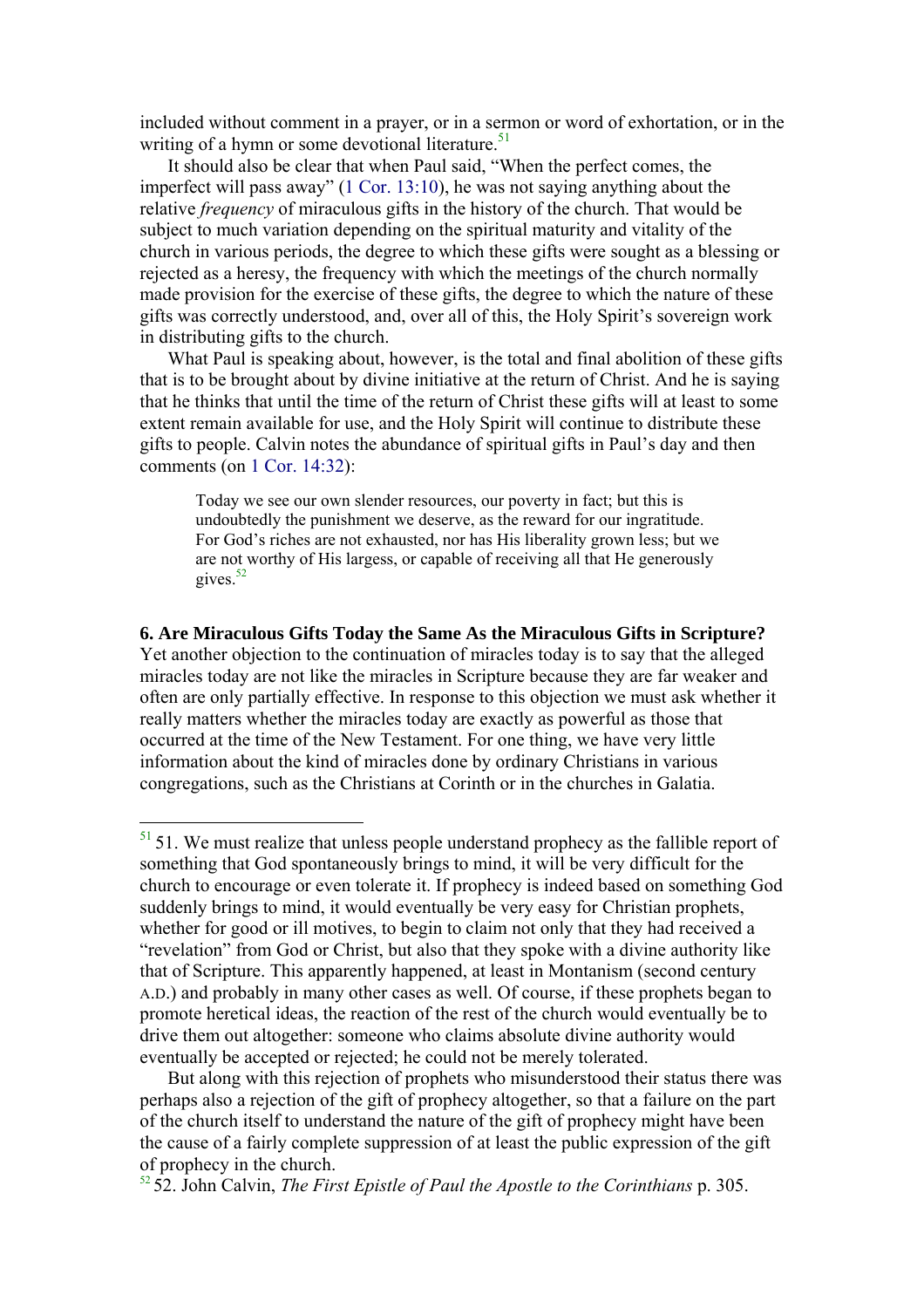Moreover, although remarkable miracles done by Jesus are recorded in the gospels, when Jesus healed "every disease and every infirmity" (Matt. 9:35) this must have included many with less serious diseases. We must also ask what the expected benefit is for the objection that miracles today are not as powerful as those in Scripture. If today only three hundred are converted at an evangelistic meeting instead of the three thousand converted on the day of Pentecost (Acts 2:41), shall we say that the speaker does not really have the gift of evangelism, since the gift did not operate as powerfully as it did with the apostles? Or if only 30 percent of the people we pray for regarding physical illness are fully healed instead of 100 percent in the life of Jesus or of the apostles, shall we say this is not the New Testament gift of healing?<sup>53</sup> We must remember that gifts can vary in strength and no gift is perfect in this age. But does that mean that we should stop using these gifts altogether, or oppose them where we see them functioning with some degree of effectiveness? Shall we not praise God if 300 are converted rather than three thousand , or if 30 percent are healed rather than 100 percent of those for whom we pray? Is not the work of the Lord being done? If the quantity is not as great as in New Testament times, then we may ask the Lord for more grace or mercy, but it does not seem appropriate to give up on the use of these gifts or to oppose those who do use them.

**7. Is It Dangerous for a Church to Allow for the Possibility of Miraculous Gifts Today?** A final objection from the cessationist position is to say that a church that emphasizes the use of miraculous gifts is in danger of becoming imbalanced, and will likely neglect other important things such as evangelism, sound doctrine, and moral purity of life.

To say that the use of miraculous gifts is "dangerous" is not by itself an adequate criticism, because some things that are *right* are dangerous, at least in some sense. Missionary work is dangerous. Driving a car is dangerous. If we define *dangerous* to

 $53$  53. The figure of 30 percent is simply an example for illustrative purposes, but it is close to two recent tabulations concerning people who received prayer for healing. One tabulation is found in David C. Lewis, *Healing: Fiction, Fantasy, or Fact?* (London: Hodder and Stoughton, 1989), an academic investigation of 1,890 people who attended one of John Wimber's conferences in Harrogate, England, in 1986. The author is a social anthropologist who prepared a detailed questionnaire that people filled out during the conference, and then followed up some randomly selected cases several months later. Of 862 cases of prayer for physical healing, 32 percent (or 279) reported a "great deal" of healing or "total healing." Another 26 percent (or 222) reported a "fair amount" of healing. The remaining 42 percent (or 366) reported "little" or "no healing" (pp. 21–22). Many case studies are reported in detail, in several instances with medical reports quoted at length. All the physical problems prayed for are listed in a detailed appendix (pp. 276–83). (These physical problems are distinguished from prayer for spiritual problems such as inner healing and deliverance, which are tabulated separately by Lewis.) The other tabulation is found in John Wimber, *Power Healing* p. 188, who says that, of people who received extended prayer for healing at his church, "During 1986 thirty-two percent of all people prayed for were completely healed, while overall eighty-six percent showed evidence of some significant healing." (D.A. Carson, *How Long, O Lord?* [Grand Rapids: Baker, 1990], p. 124, says, "Wimber is quite candid: he estimates that his "success rate' is about 2 percent," but Carson gives no documentation for this statement, and it is apparently incorrect in light of what Wimber has actually written.)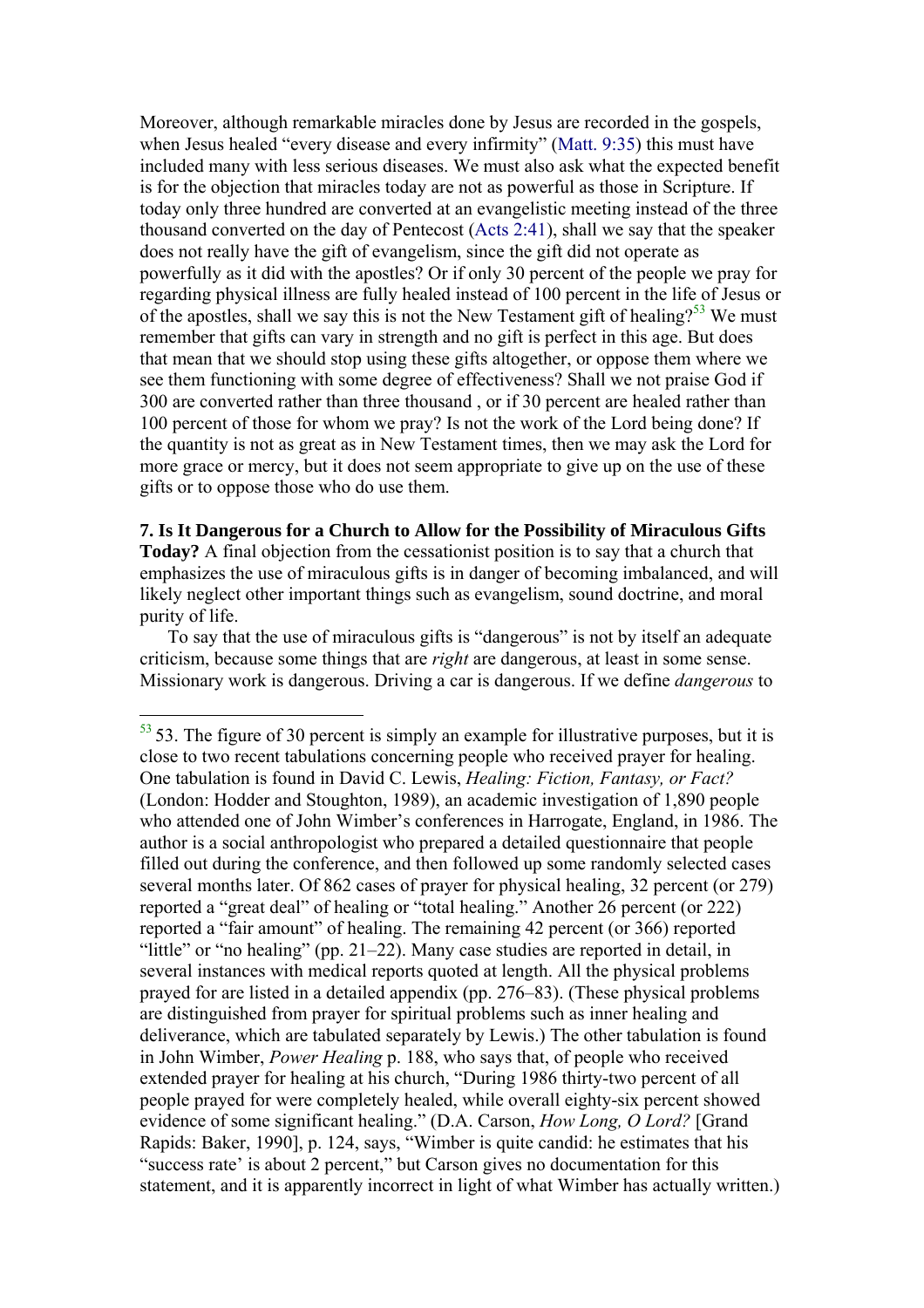mean "something might go wrong," then we can criticize *anything* that anybody might do as "dangerous," and this just becomes an all-purpose criticism when there is no specific abuse to point to. A better approach with respect to spiritual gifts is to ask, "Are they being used in accordance with Scripture?" and "Are adequate steps being taken to guard against the dangers of abuse?"

Of course it is true that churches can become imbalanced, and some in fact have done so. But not all will, nor do they have to do so. Furthermore, since this argument is one based on actual results in the life of a church, it is also appropriate to ask, "Which churches in the world today have the most effective evangelism? Which have the most sacrificial giving among their members? Which in fact have the most emphasis on purity of life? Which have the deepest love for the Lord and for his Word?" It seems to me that it is difficult to answer these questions clearly, but I do not think that we can fairly say that those churches in the charismatic and Pentecostal movements *by and large* are *weaker* in these areas than other evangelical churches. In fact, in some cases they may be stronger in these areas. The point is simply that any argument that says that churches emphasizing miraculous gifts *will* become imbalanced is simply not proven in actual practice.

**8. A Final Note: Cessationists and Charismatics Need Each Other.** Finally, it can be argued that those in the charismatic and Pentecostal camps, and those in the cessationist camp (primarily Reformed and dispensational Christians) really need each other, and they would do well to appreciate each other more. The former tend to have more practical experience in the use of spiritual gifts and in vitality in worship that cessationists could benefit from, if they were willing to learn. On the other hand, Reformed and dispensational groups have traditionally been very strong in understanding of Christian doctrine and in deep and accurate understanding of the teachings of Scripture. Charismatic and Pentecostal groups could learn much from them if they would be willing to do so. But it certainly is not helpful to the church as a whole for both sides to think they can learn nothing from the other, or that they can gain no benefit from fellowship with each other.

# **QUESTIONS FOR PERSONAL APPLICATION**

- 1. Before reading this chapter, what spiritual gift or gifts did you think you had? Has your understanding of your own spiritual gift(s) changed after studying this chapter? In what way?
- 2. Explain how each of the spiritual gifts that you understand yourself to have is greater than what would have been known to most old covenant believers. Explain how each gift is a foretaste of some knowledge or ability you will have after Christ returns.
- 3. What can you do to stir up or strengthen those spiritual gifts in you that need strengthening? Are there some gifts that you have been given but have neglected? Why do you think you have neglected them? What could be done to stir up or rekindle them in you?
- 4. As you think about your own church, which spiritual gifts do you think are most effectively functioning at the present time? Which are most needed in your church? Is there anything you can do to help meet those needs?